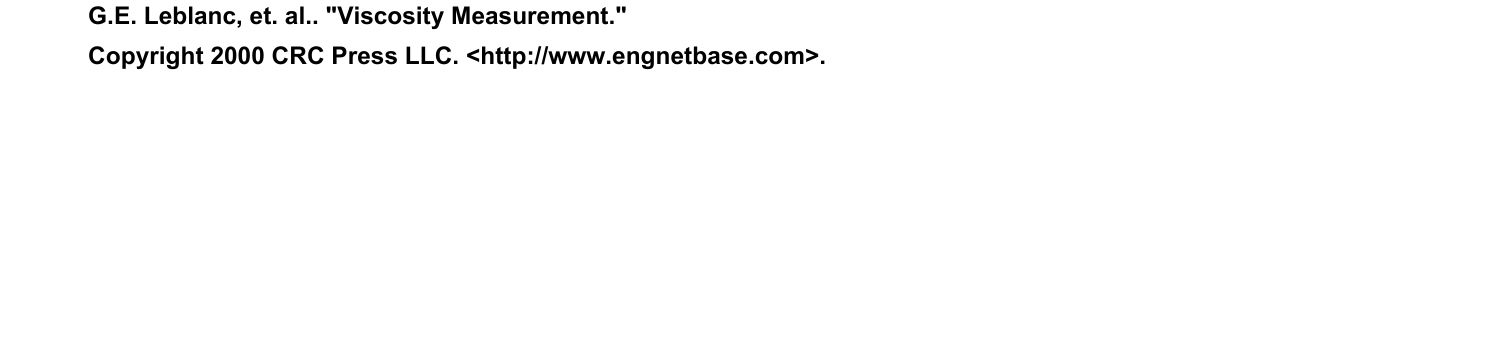# Viscosity Measurement

G.E. Leblanc *McMaster University*

R.A. Secco *The University of Western Ontario*

M. Kostic *Northern Illinois University*

#### 30.1 Shear Viscosity Newtonian and Non-Newtonian Fluids • Dimensions and Units of Viscosity • Viscometer Types • Capillary

Viscometers • Falling Body Methods • Oscillating Method • Ultrasonic Methods

## **30.1 Shear Viscosity**

An important mechanical property of fluids is *viscosity*. Physical systems and applications as diverse as fluid flow in pipes, the flow of blood, lubrication of engine parts, the dynamics of raindrops, volcanic eruptions, planetary and stellar magnetic field generation, to name just a few, all involve fluid flow and are controlled to some degree by fluid viscosity. *Viscosity* is defined as the internal friction of a fluid. The microscopic nature of internal friction in a fluid is analogous to the macroscopic concept of mechanical friction in the system of an object moving on a stationary planar surface. Energy must be supplied (1) to overcome the inertial state of the interlocked object and plane caused by surface roughness, and (2) to initiate and sustain motion of the object over the plane. In a fluid, energy must be supplied (1) to create viscous flow units by breaking bonds between atoms and molecules, and (2) to cause the flow units to move relative to one another. The resistance of a fluid to the creation and motion of flow units is due to the viscosity of the fluid, which only manifests itself when motion in the fluid is set up. Since viscosity involves the transport of mass with a certain velocity, the viscous response is called a *momentum transport process*. The velocity of flow units within the fluid will vary, depending on location. Consider a liquid between two closely spaced parallel plates as shown in [Figure 30.1.](#page-2-0) A force, *F*, applied to the top plate causes the fluid adjacent to the upper plate to be dragged in the direction of *F*. The applied force is communicated to neighboring layers of fluid below, each coupled to the driving layer above, but with diminishing magnitude. This results in the progressive decrease in velocity of each fluid layer, as shown by the decreasing velocity vector in Figure 30.1, away from the upper plate. In this system, the applied force is called a *shear* (when applied over an area it is called a *shear stress*), and the resulting deformation rate of the fluid, as illustrated by the *velocity gradient*  $dU_x/dz$ , is called the *shear strain rate*,  $\dot{\gamma}_{xx}$ . The mathematical expression describing the viscous response of the system to the shear stress is simply:

$$
\tau_{xx} = \frac{\eta dU_x}{dz} = \eta \dot{\gamma}_{xx}
$$
\n(30.1)

where  $\tau_{zx}$ , the shear stress, is the force per unit area exerted on the upper plate in the *x*-direction (and hence is equal to the force per unit area exerted by the fluid on the upper plate in the *x*-direction under the assumption of a no-slip boundary layer at the fluid–upper plate interface);  $dU_x/dz$  is the gradient of the *x*-velocity in the *z*-direction in the fluid; and η is the *coefficient of viscosity*. In this case, because one is concerned with a shear force that produces the fluid motion, η is more specifically called the *shear*

<sup>© 1999</sup> by CRC Press LLC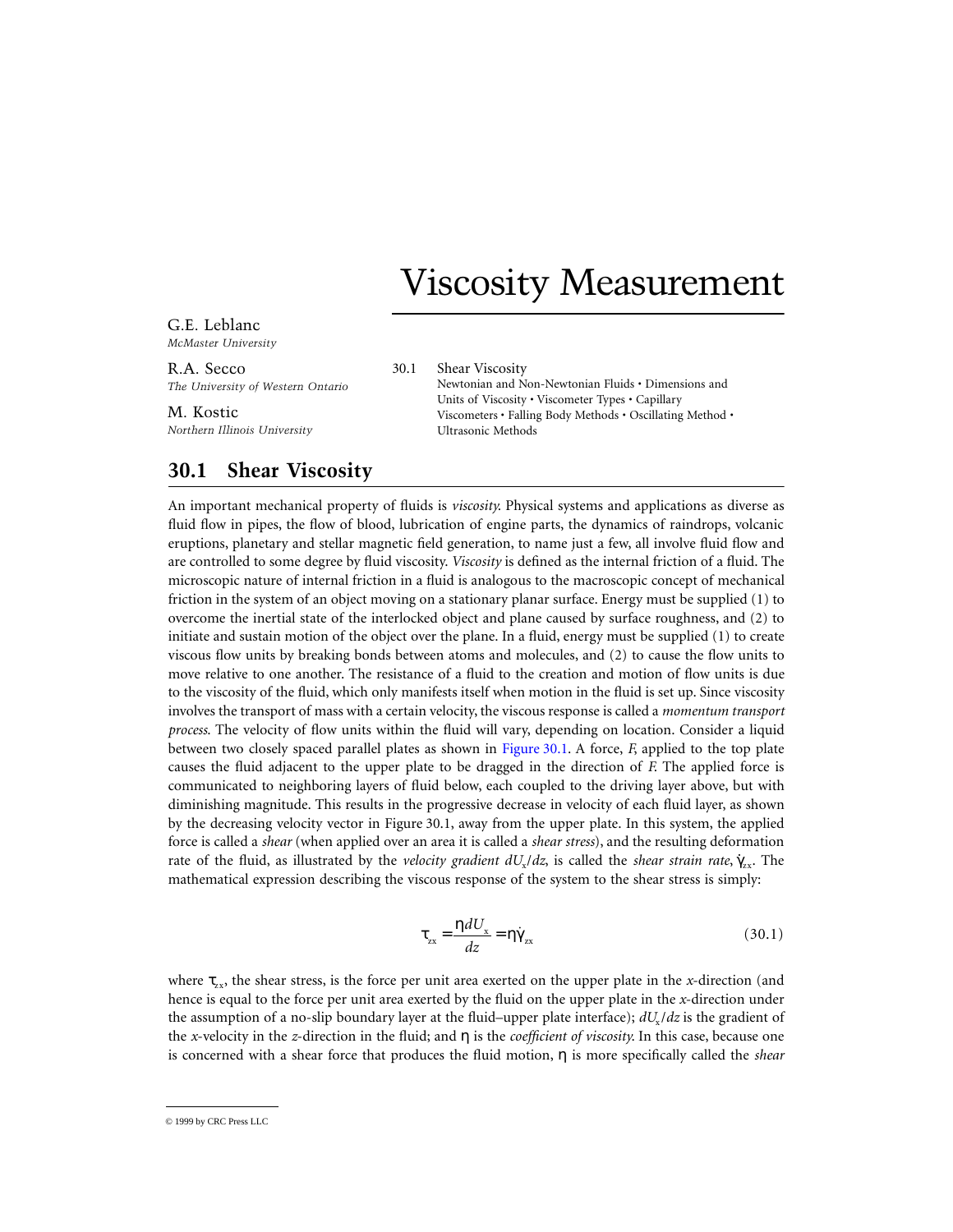<span id="page-2-0"></span>

**FIGURE 30.1** System for defining Newtonian viscosity. When the upper plate is subjected to a force, the fluid between the plates is dragged in the direction of the force with a velocity of each layer that diminishes away from the upper plate. The reducing velocity eventually reaches zero at the lower plate boundary.

*dynamic viscosity*. In fluid mechanics, diffusion of momentum is a more useful description of viscosity where the motion of a fluid is considered without reference to force. This type of viscosity is called the *kinematic viscosity*, ν, and is derived by dividing dynamic viscosity by ρ, the mass density:

$$
v = \frac{\eta}{\rho} \tag{30.2}
$$

The definition of viscosity by Equation 30.1 is valid only for *laminar* (i.e., layered or sheet-like) or streamline flow as depicted in Figure 30.1, and it refers to the molecular viscosity or *intrinsic viscosity*. The molecular viscosity is a property of the material that depends microscopically on bond strengths, and is characterized macroscopically as the fluid's resistance to flow. When the flow is turbulent, the diffusion of momentum is comprised of viscous contributions from the motion, sometimes called the *eddy viscosity*, in addition to the intrinsic viscosity. Viscosities of turbulent systems can be as high as 10<sup>6</sup> times greater than viscosities of laminar systems, depending on the Reynolds number.

*Molecular viscosity* is separated into *shear viscosity* and bulk or *volume viscosity*,  $\eta_v$ , depending on the type of strain involved. Shear viscosity is a measure of resistance to isochoric flow in a shear field, whereas volume viscosity is a measure of resistance to volumetric flow in a three-dimensional stress field. For most liquids, including hydrogen bonded, weakly associated or unassociated, and polymeric liquids as well as liquid metals,  $\eta/\eta_v \approx 1$ , suggesting that shear and structural viscous mechanisms are closely related [1].

The shear viscosity of most liquids decreases with temperature and increases with pressure, which is opposite to the corresponding responses for gases. An increase in temperature usually causes expansion and a corresponding reduction in liquid bond strength, which in turn reduces the internal friction. Pressure causes a decrease in volume and a corresponding increase in bond strength, which in turn enhances the internal friction. For most situations, including engineering applications, temperature effects dominate the antagonistic effects of pressure. However, in the context of planetary interiors where the effects of pressure cannot be ignored, pressure controls the viscosity to the extent that, depending on composition, it can cause fundamental changes in the molecular structure of the fluid that can result in an anomalous viscosity decrease with increasing pressure [2].

## **Newtonian and Non-Newtonian Fluids**

Equation 30.1 is known as Newton's law of viscosity and it formulates Sir Isaac Newton's definition of the viscous behavior of a class of fluids now called Newtonian fluids.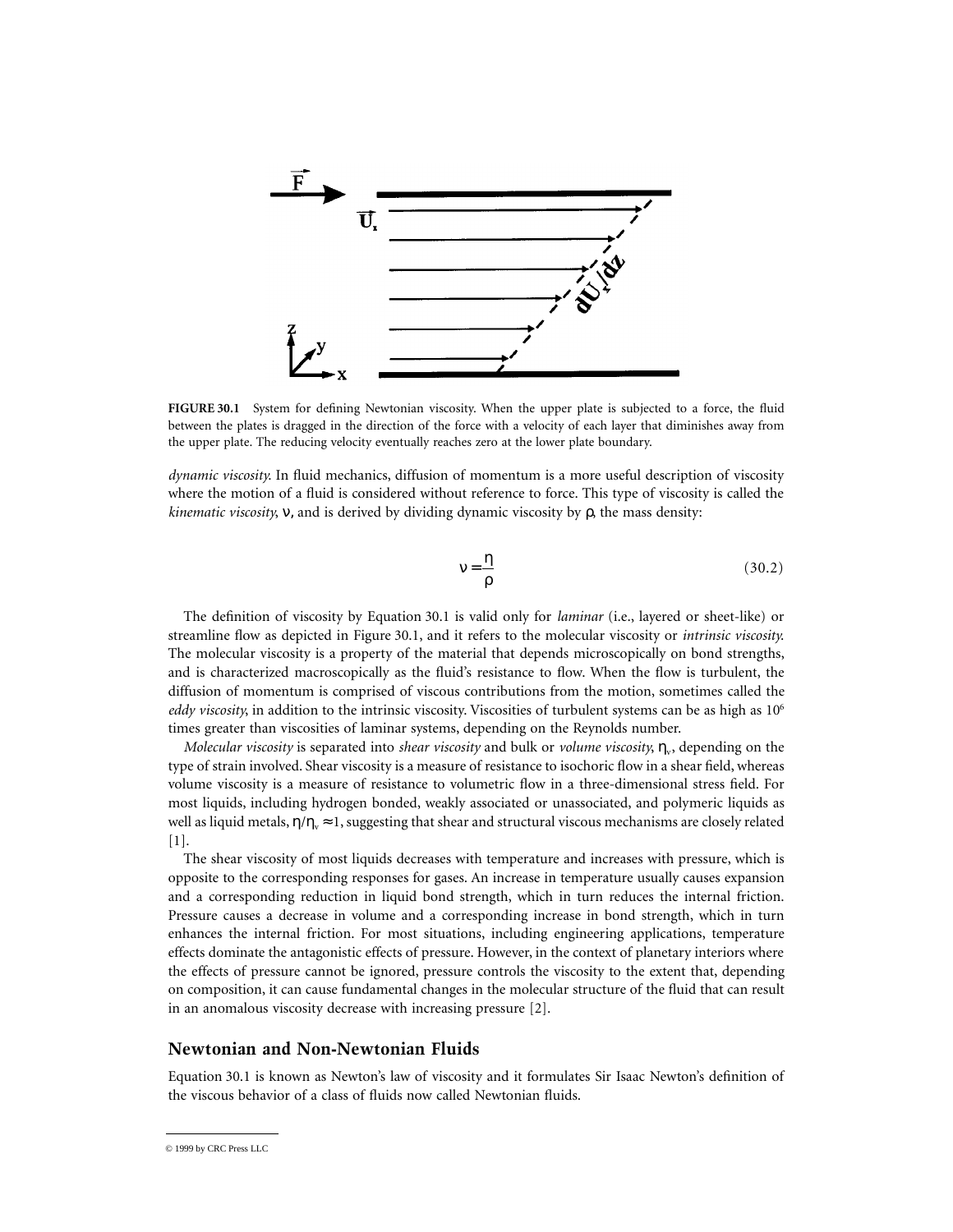

**FIGURE 30.2** Flow curves illustrating Newtonian and non-Newtonian fluid behavior.

If the viscosity throughout the fluid is independent of strain rate, then the fluid is said to be a *Newtonian fluid*. The constant of proportionality is called the coefficient of viscosity, and a plot of stress vs. strain rate for Newtonian fluids yields a straight line with a slope of  $\eta$ , as shown by the solid line flow curve in Figure 30.2. Examples of Newtonian fluids are pure, single-phase, unassociated gases, liquids, and solutions of low molecular weight such as water. There is, however, a large group of fluids for which the viscosity is dependent on the strain rate. Such fluids are said to be non-Newtonian fluids and their study is called *rheology*. In differentiating between Newtonian and non-Newtonian behavior, it is helpful to consider the time scale (as well as the normal stress differences and phase shift in dynamic testing) involved in the process of a liquid responding to a shear perturbation. The velocity gradient,  $dU/dz$ , in the fluid is equal to the shear strain rate,  $\dot{\gamma}$ , and therefore the time scale related to the applied shear perturbation about the equilibrium state is  $t_s$ , where  $t_s = \dot{\gamma}^{-1}$ . A second time scale,  $t_t$ , called the *relaxation time*, characterizes the rate at which the relaxation of the strain in the fluid can be accomplished and is related to the time it takes for a typical flow unit to move a distance equivalent to its mean diameter. For Newtonian water,  $t_r \sim 10^{-12}$  s and, because shear rates greater than  $10^6$  s<sup>-1</sup> are rare in practice, the time required for adjustment of the shear perturbation in water is much less than the shear perturbation period (i.e.,  $t_r \ll t_s$ ). However, for non-Newtonian macromolecular liquids like polymeric liquids, for colloidal and fiber suspensions, and for pastes and emulsions, the long response times of large viscous flow units can easily make  $t_r > t_s$ . An example of a non-Newtonian fluid is liquid elemental sulfur, in which long chains (polymers) of up to 100,000 sulfur atoms form flow units that are easily entangled, which bind the liquid in a "rigid-like" network. Another example of a well-known non-Newtonian fluid is tomato ketchup.

With reference to Figure 30.2, the more general form of Equation 30.1 also accounts for the nonlinear response. In terms of an initial shear stress required for flow to start,  $\tau_{xy}(0)$ , an initial linear term in the Newtonian limit of a small range of strain rate,  $\dot{\gamma} \partial \tau_{xy}(0)/\partial \gamma$ , and a nonlinear term *O*( $\dot{\gamma}$ <sup>2</sup>), the shear stress dependence on strain rate,  $\tau_{xy}(\dot{\gamma})$  can be described as: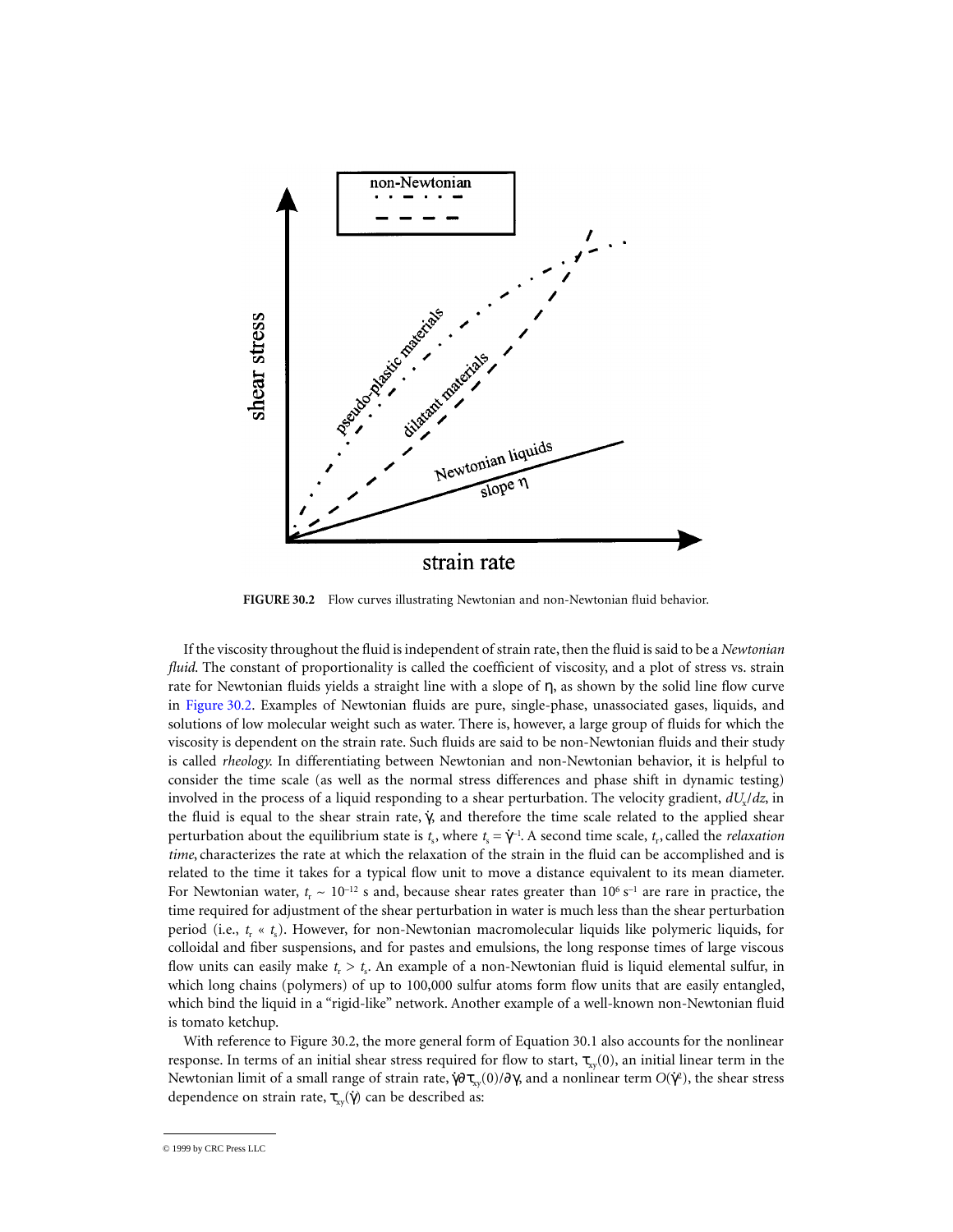$$
\tau_{xy}(\dot{\gamma}) = \tau_{xy}(0) + \frac{\dot{\gamma}\,\partial\tau_{xy}(0)}{\partial\dot{\gamma}} + O(\dot{\gamma}^2)
$$
\n(30.3)

For a Newtonian fluid, the initial stress at zero shear rate is zero and the nonlinear function *O*(• γ2 ) is zero, so Equation 30.3 reduces to Equation 30.1, since  $\partial \tau_{xy}(0)/\partial \dot{\gamma}$  then equals η. For a non-Newtonian fluid,  $\tau_{\rm xy}(0)$  may be zero but the nonlinear term  $O(\dot{\gamma}^2)$  is nonzero. This characterizes fluids in which shear stress increases disproportionately with strain rate, as shown in the dashed-dotted flow curve in Figure 30.2, or decreases disproportionately with strain rate, as shown in the dashed flow curve in Figure 30.2. The former type of fluid behavior is known as *shear thickening* or dilatancy, and an example is a concentrated solution of sugar in water. The latter, much more common type of fluid behavior, is known as *shear thinning* or pseudo-plasticity; cream, blood, most polymers, and liquid cement are all examples. Both behaviors result from particle or molecular reorientations in the fluid that increase or decreases, respectively, the internal friction to shear. Non-Newtonian behavior can also arise in fluids whose viscosity changes with time of applied shear stress. The viscosity of corn starch and water increases with time duration of stress, and this is called *rheopectic behavior*. Conversely, liquids whose viscosity decreases with time, like nondrip paints, which behave like solids until the stress applied by the paint brush for a sufficiently long time causes them to flow freely, are called *thixotropic fluids*.

Fluid deformation that is not recoverable after removal of the stress is typical of the purely viscous response. The other extreme response to an external stress is purely elastic and is characterized by an equilibrium deformation that is fully recovered on removal of the stress. There are an infinite number of intermediate or combined viscous/elastic responses to external stress, which are grouped under the behavior known as *viscoelasticity*. Fluids that behave elastically in some stress range require a limiting or yield stress before they will flow as a viscous fluid. A simple, empirical, constitutive equation often used for this type of rheological behavior is of the form:

$$
\tau_{yx} = \tau_y + \dot{\gamma}^n \eta_p \tag{30.4}
$$

where  $\tau_y$  is the *yield stress*,  $\eta_p$  is an *apparent viscosity* called the plastic viscosity, and the exponent *n* allows for a range of non-Newtonian responses: *n* = 1 is pseudo-Newtonian behavior and is called a *Bingham fluid*;  $n < 1$  is shear thinning behavior; and  $n > 1$  is shear thickening behavior. Interested readers should consult [3–9] for further information on applied rheology.

## **Dimensions and Units of Viscosity**

From Equation 30.1, the dimensions of dynamic viscosity are M  $L^{-1}$  T<sup>-1</sup> and the basic SI unit is the Pascal second (Pa·s), where 1 Pa·s = 1 N s m<sup>-2</sup>. The c.g.s. unit of dyn s cm<sup>-2</sup> is the poise (P). The dimensions of kinematic viscosity, from Equation 30.2, are  $L^2T^{-1}$  and the SI unit is  $m^2 s^{-1}$ . For most practical situations, this is usually too large and so the c.g.s. unit of  $\text{cm}^2$  s<sup>-1</sup>, or the stoke (St), is preferred. Table 30.1 lists some common fluids and their shear dynamic viscosities at atmospheric pressure and 20°C.

| Fluid                             | Shear dynamic viscosity (Pa·s) |  |
|-----------------------------------|--------------------------------|--|
| Air                               | $1.8 \times 10^{-4}$           |  |
| Water                             | $1.0 \times 10^{-3}$           |  |
| Mercury                           | $1.6 \times 10^{-3}$           |  |
| Automotive engine oil (SAE 10W30) | $1.3 \times 10^{-1}$           |  |
| Dish soap                         | $4.0 \times 10^{-1}$           |  |
| Corn syrup                        | 6.0                            |  |

**TABLE 30.1** Shear Dynamic Viscosity of Some Common Fluids at 20°C and 1 atm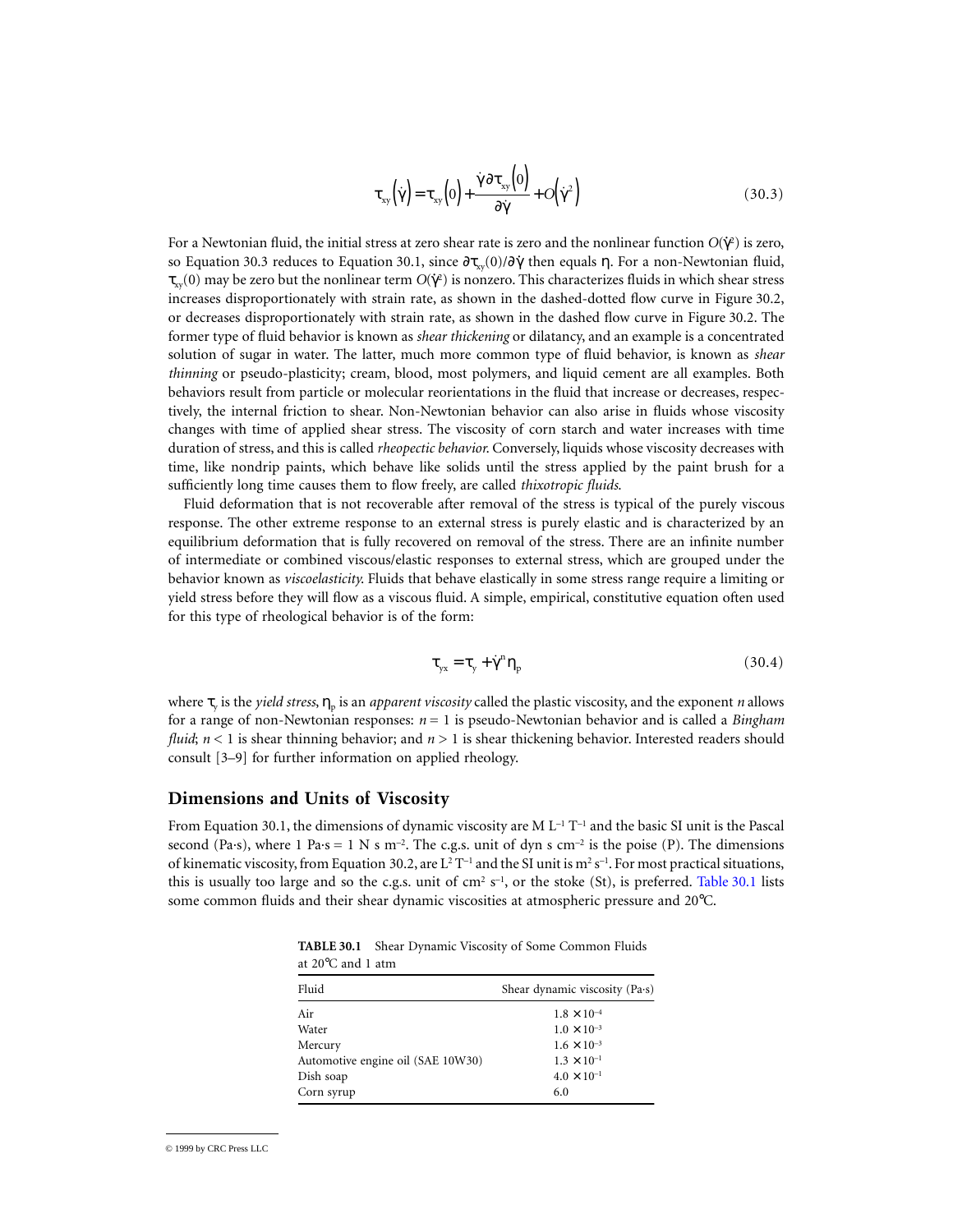| Flow set by motion of instrument boundary/surface using external or gravity force.                       |                                                                                                                                                                                                |
|----------------------------------------------------------------------------------------------------------|------------------------------------------------------------------------------------------------------------------------------------------------------------------------------------------------|
| Type/Geometry                                                                                            | Basic characteristics/Comments                                                                                                                                                                 |
| Rotating concentric cylinders (Couette)                                                                  | Good for low viscosity, high shear rates; for $R_2/R_1 \cong 1$ , see Figure 30.3; hard to<br>clean thick fluids                                                                               |
| Rotating cone and plate                                                                                  | Homogeneous shear, best for non-Newtonian fluids and normal stresses; need<br>good alignment, problems with loading and evaporation                                                            |
| Rotating parallel disks                                                                                  | Similar to cone-and-plate, but inhomogeneous shear; shear varies with gap<br>height, easy sample loading                                                                                       |
| Sliding parallel plates                                                                                  | Homogeneous shear, simple design, good for high viscosity; difficult loading<br>and gap control                                                                                                |
| Falling body (ball, cylinder)                                                                            | Very simple, good for high temperature and pressure; need density and special<br>sensors for opaque fluids, not good for viscoelastic fluids                                                   |
| Rising bubble                                                                                            | Similar to falling body viscometer; for transparent fluids                                                                                                                                     |
| Oscillating body                                                                                         | Needs instrument constant, good for low viscous liquid metals                                                                                                                                  |
| Pressure Flow Types:<br>Fluid set in motion in fixed instrument geometry by external or gravity pressure |                                                                                                                                                                                                |
| Type/Geometry                                                                                            | Basic characteristics/Comments                                                                                                                                                                 |
| Long capillary (Poiseuille flow)                                                                         | Simple, very high shears and range, but very inhomogeneous shear, bad for<br>time dependency, and is time consuming                                                                            |
| Orifice/Cup (short capillary)<br>Slit (parallel plates) pressure flow                                    | Very simple, reliable, but not for absolute viscosity and non-Newtonian fluids<br>Similar to capillary, but difficult to clean                                                                 |
| Axial annulus pressure flow                                                                              | Similar to capillary, better shear uniformity, but more complex, eccentricity<br>problem and difficult to clean                                                                                |
| Others/Miscellaneous:                                                                                    |                                                                                                                                                                                                |
| Type/geometry                                                                                            | Basic characteristics/Comments                                                                                                                                                                 |
| Ultrasonic                                                                                               | Good for high viscosity fluids, small sample volume, gives shear and volume<br>viscosity, and elastic property data; problems with surface finish and<br>alignment, complicated data reduction |

#### **TABLE 30.2** Viscometer Classification and Basic Characteristics

Drag Flow Types:

Adapted from C. W. Macosko, *Rheology: Principles, Measurements, and Applications,* New York: VCH, 1994.

## **Viscometer Types**

The instruments for viscosity measurements are designed to determine "a fluid's resistance to flow," a fluid property defined above as viscosity. The fluid flow in a given instrument geometry defines the strain rates, and the corresponding stresses are the measure of resistance to flow. If strain rate or stress is set and controlled, then the other one will, everything else being the same, depend on the fluid viscosity. If the flow is simple (one dimensional, if possible) such that the strain rate and stress can be determined accurately from the measured quantities, the absolute dynamic viscosity can be determined; otherwise, the relative viscosity will be established. For example, the fluid flow can be set by dragging fluid with a sliding or rotating surface, falling body through the fluid, or by forcing the fluid (by external pressure or gravity) to flow through a fixed geometry, such as a capillary tube, annulus, a slit (between two parallel plates), or orifice. The corresponding resistance to flow is measured as the boundary force or torque, or pressure drop. The flow rate or efflux time represents the fluid flow for a set flow resistance, like pressure drop or gravity force. The viscometers are classified, depending on how the flow is initiated or maintained, as in Table 30.2.

The basic principle of all viscometers is to provide as simple flow kinematics as possible, preferably one-dimensional *(isometric) flow*, in order to determine the shear strain rate accurately, easily, and independent of fluid type. The resistance to such flow is measured, and thereby the shearing stress is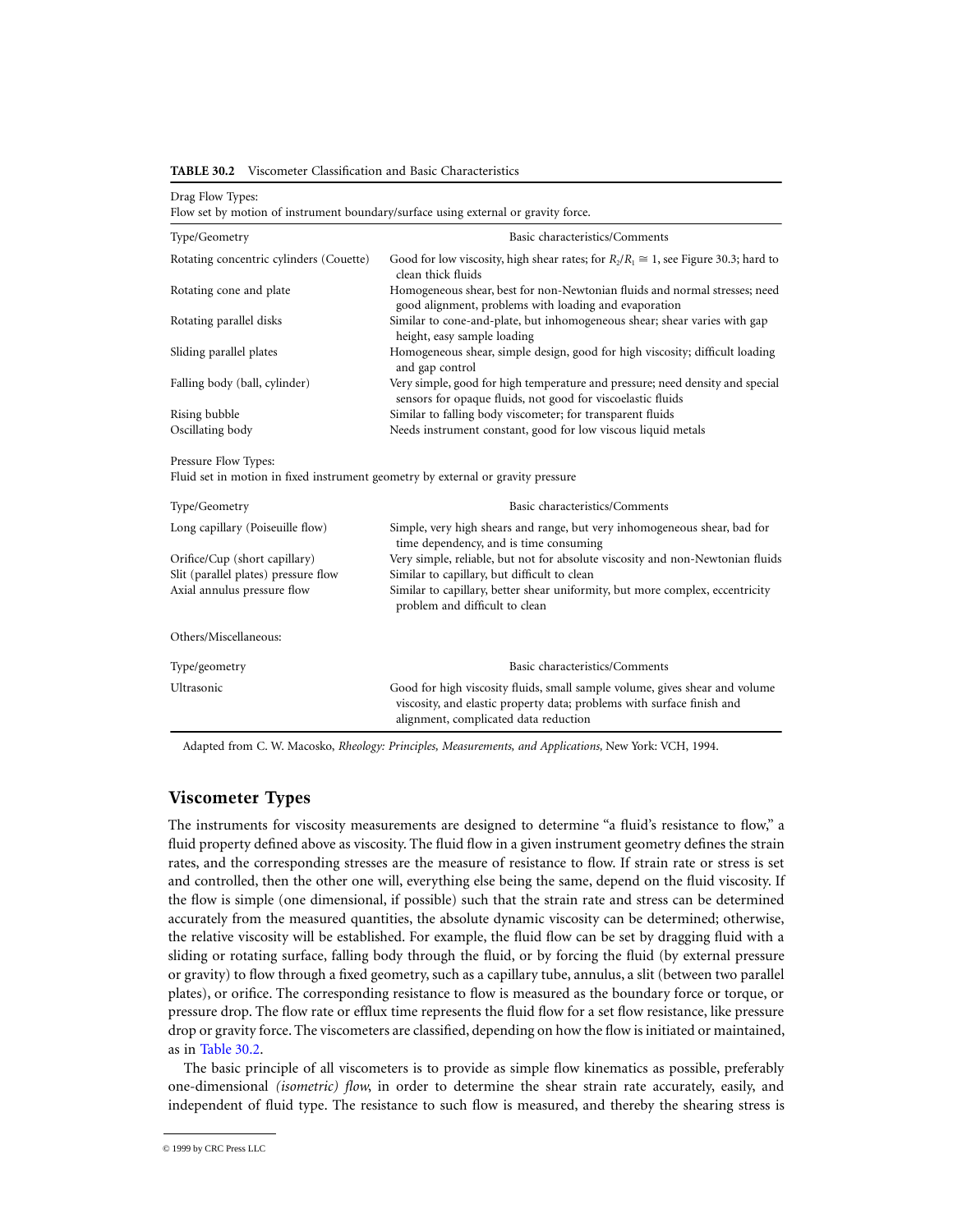| Error/Effect                              | Cause/Comment                                                                                 |
|-------------------------------------------|-----------------------------------------------------------------------------------------------|
| End/edge effect                           | Energy losses at the fluid entrance and exit of main test geometry                            |
| Kinetic energy losses                     | Loss of pressure to kinetic energy                                                            |
| Secondary flow                            | Energy loss due to unwanted secondary flow, vortices, etc.; increases with<br>Reynolds number |
| Nonideal geometry                         | Deviations from ideal shape, alignment, and finish                                            |
| Shear rate non-uniformity                 | Important for non-Newtonian fluids                                                            |
| Temperature variation and viscous heating | Variation in temperature, in time and space, influences the measured viscosity                |
| Turbulence                                | Partial and/or local turbulence often develops even at low Reynolds numbers                   |
| Surface tension                           | Difference in interfacial tensions                                                            |
| Elastic effects                           | Structural and fluid elastic effects                                                          |
| Miscellaneous effects                     | Depends on test specimen, melt fracture, thixotropy, rheopexy                                 |

|  |  | <b>TABLE 30.3</b> Different Causes of Viscometers Errors |
|--|--|----------------------------------------------------------|
|--|--|----------------------------------------------------------|

| Manufacturers                         | Model                  | Description                                    |
|---------------------------------------|------------------------|------------------------------------------------|
| Brookfield Eng. Labs Inc.             | $DV-I+$                | Concentric cylinder                            |
| Custom Scientific Inst. Inc.          | CS245                  | Concentric cylinder                            |
| Reologica Inst.                       | Various                | Falling sphere, capillary, rotational          |
| Haake GmbH                            | Various                | Falling sphere, rotational                     |
| Cannon Inst. Co.                      | Various                | Extensive variety of capillary viscometers     |
| Toyo Seikl Seisaku-Sho Ltd.           | Capirograph            | Capillary                                      |
| Gottfert Werkstoff-Prufmaschinen GmbH | Various                | Extensive variety of capillary viscometers     |
| Cole-Palmer Inst. Co.                 | GV2100                 | Falling sphere                                 |
| Paar Physica U.S.A. Inc.              | Various                | Concentric cylinder, falling sphere, capillary |
| Monsanto Inst. & Equipment            | <b>ODR 2000</b>        | Oscillating viscometer                         |
| Nametre Co.                           | Vibrational viscometer | Oscilating viscometer                          |
| Rheometric Scientific Inc.            | RM180                  | Cone-and-plate, parallel plate                 |
|                                       | RM265                  | Concentric cylinders                           |
| T.A. Instruments Inc.                 | Various                | Concentric cylinder                            |

| <b>TABLE 30.4</b> | Viscometer Manufacturers |
|-------------------|--------------------------|
|-------------------|--------------------------|

*Note:* All the above manufacturers can be found via the Internet (World Wide Web), along with the most recent contact information, product description and in some cases, pricing.

determined. The shear viscosity is then easily found as the ratio between the shearing stress and the corresponding shear strain rate. Practically, it is never possible to achieve desired one-dimensional flow nor ideal geometry, and a number of errors, listed in Table 30.3, can occur and need to be accounted for [4–8]. A list of manufacturers/distributors of commercial viscometers/rheometers is given in Table 30.4.

#### **Concentric Cylinders**

The main advantage of the rotational as compared to many other viscometers is its ability to operate continuously at a given shear rate, so that other steady-state measurements can be conveniently performed. That way, time dependency, if any, can be detected and determined. Also, subsequent measurements can be made with the same instrument and sampled at different shear rates, temperature, etc. For these and other reasons, *rotational viscometers* are among the most widely used class of instruments for rheological measurements.

Concentric cylinder-type viscometers/rheometers are usually employed when absolute viscosity needs to be determined, which in turn, requires a knowledge of well-defined shear rate and shear stress data. Such instruments are available in different configurations and can be used for almost any fluid. There are models for low and high shear rates. More complete discussion on concentric cylinder viscometers/rheometers is given elsewhere [4–9]. In the *Couette-type viscometer*, the rotation of the outer cylinder, or cup, minimizes centrifugal forces, which cause Taylor vortices. The latter can be present in the *Searletype viscometer* when the inner cylinder, or bob, rotates.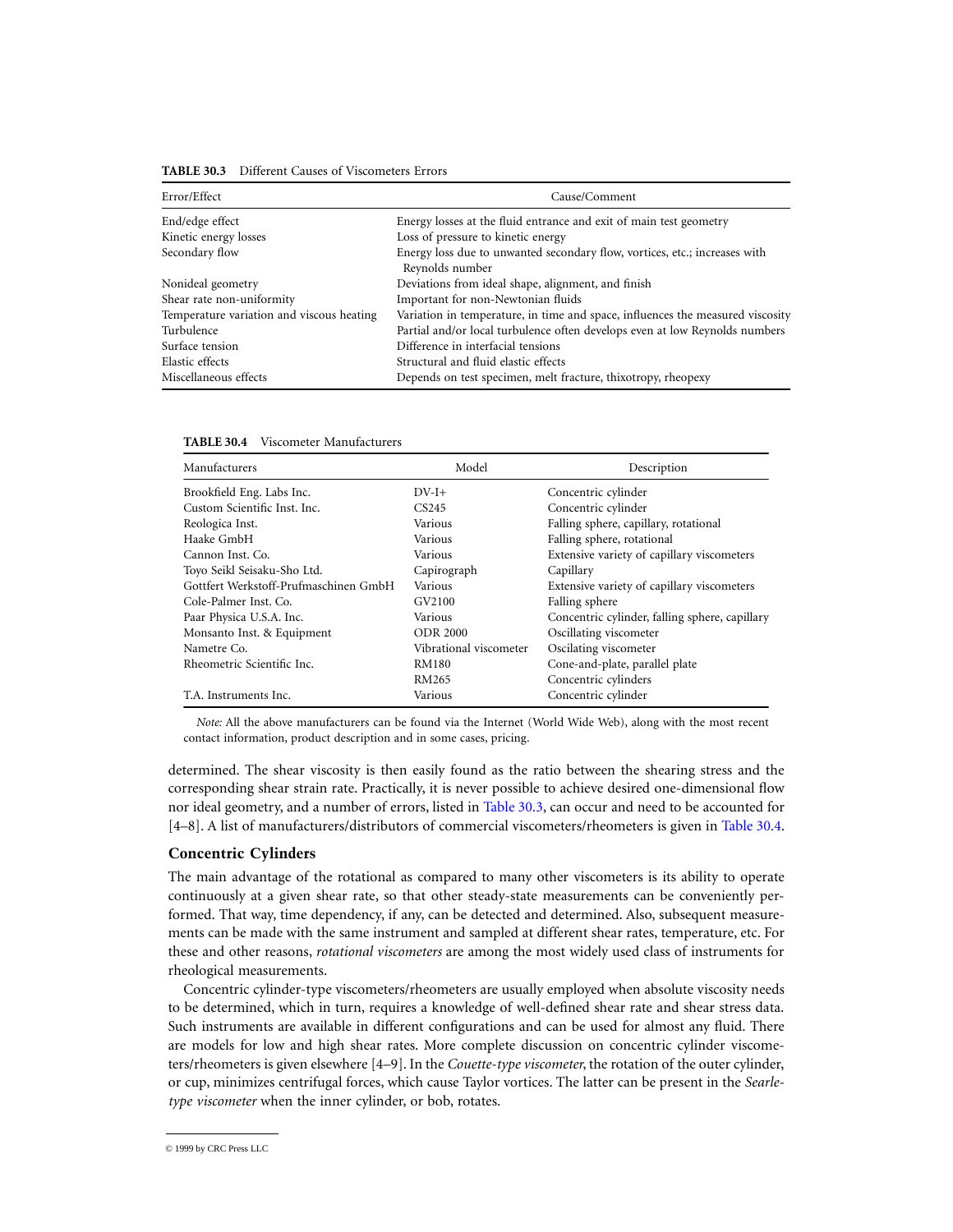

**FIGURE 30.3** Concentric cylinders viscometer geometry.

Usually, the torque on the stationary cylinder and rotational velocity of the other cylinder are measured for determination of the shear stress and shear rate, which is needed for viscosity calculation. Once the torque, *T*, is measured, it is simple to describe the fluid shear stress at any point with radius *r* between the two cylinders, as shown in Figure 30.3.

$$
\tau_{\rm r0}(r) = \frac{T}{2\pi r^2 L_{\rm e}}\tag{30.5}
$$

In Equation 30.5,  $L_e = (L + L_c)$ , is the effective length of the cylinder at which the torque is measured. In addition to the cylinder's length *L*, it takes into account the end-effect correction  $L_c$  [4–8].

For a narrow gap between the cylinders ( $\beta = R_2/R_1 \cong 1$ ), regardless of the fluid type, the velocity profile can be approximated as linear, and the shear rate within the gap will be uniform:

$$
\gamma(r) \approx \frac{\Omega \overline{R}}{\left(R_2 - R_1\right)}\tag{30.6}
$$

where  $\Omega = (\omega_2 - \omega_1)$  is the relative rotational speed and  $\bar{R} = (R_1 + R_2)/2$ , is the mean radius of the inner (1) and outer (2) cylinders. Actually, the shear rate profile across the gap between the cylinders depends on the relative rotational speed, radii, and the unknown fluid properties, which seems an "openended" enigma. The solution of this complex problem is given elsewhere [4–8] in the form of an infinite series, and requires the slope of a logarithmic plot of *T* as a function of  $\Omega$  in the range of interest. Note that for a stationary inner cylinder ( $ω_1 = 0$ ), which is the usual case in practice,  $Ω$  becomes equal to  $ω_2$ .

<sup>© 1999</sup> by CRC Press LLC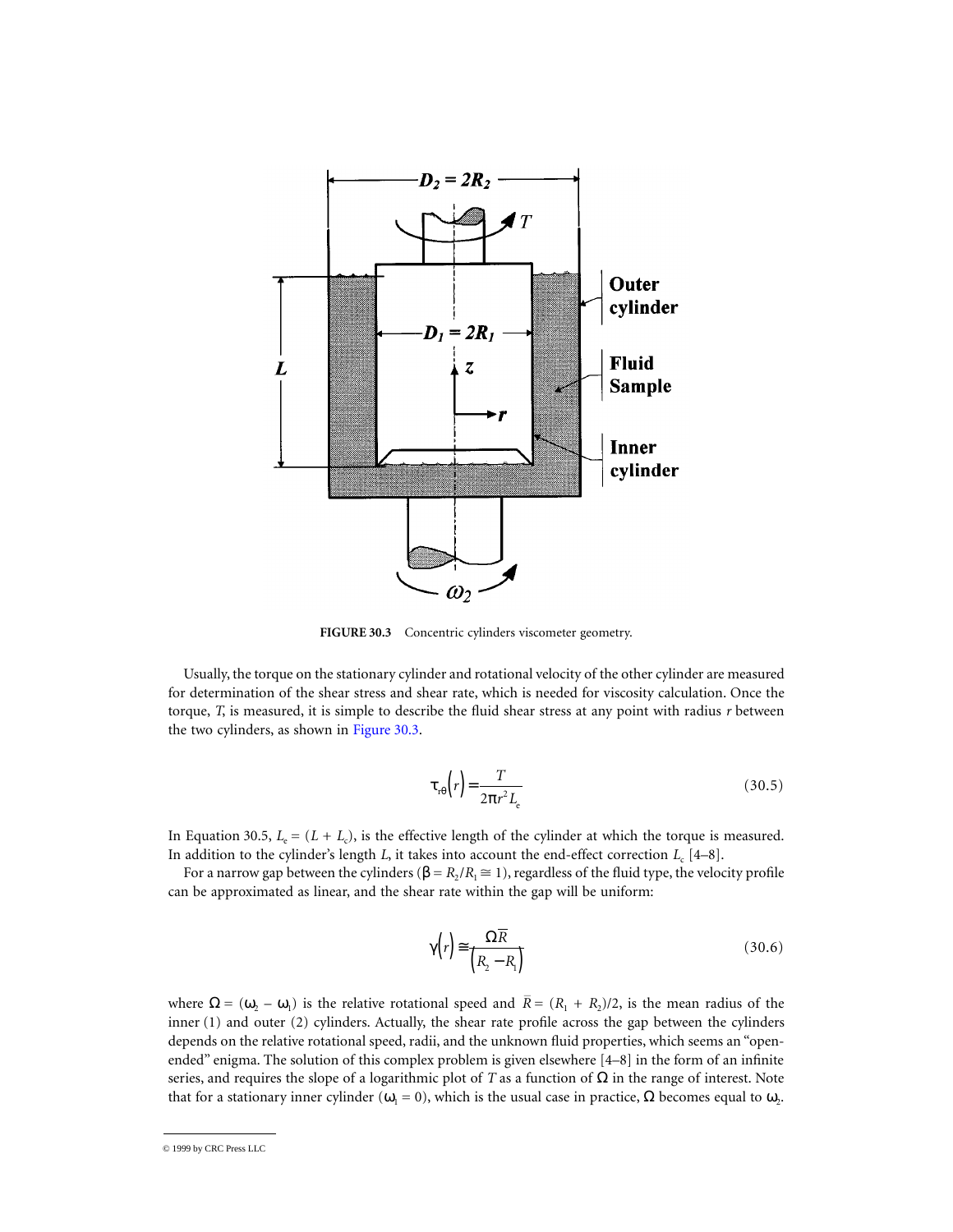However, there is a simpler procedure [10] that has also been established by German standards [11]. For any fluid, including non-Newtonian fluids, there is a radius at which the shear rate is virtually independent of the fluid type for a given Ω. This radius, being a function of geometry only, is called the *representative radius*,  $R_{\rm R}$ , and is determined as the location corresponding to the so-called representative shear stress,  $\tau_R = (\tau_1 + \tau_2)/2$ , the average of the stresses at the outer and inner cylinder interfaces with the fluid, that is:

$$
R_{\rm R} = R_{\rm I} \left\{ \frac{\left[2\beta^2\right]}{\left[1+\beta^2\right]} \right\}^{1/2} = R_{\rm 2} \left\{ \frac{2}{\left[1+\beta^2\right]} \right\}^{1/2} \tag{30.7}
$$

Since the shear rate at the representative radius is virtually independent on the fluid type (whether Newtonian or non-Newtonian), the representative shear rate is simply calculated for Newtonian fluid  $(n=1)$  and  $r = R<sub>R</sub>$ , according to [10]:

$$
\dot{\gamma}_{R} = \dot{\gamma}_{r=R_{R}} = \omega_{2} \left\{ \begin{bmatrix} \beta^{2} + 1\\ \beta^{2} - 1 \end{bmatrix} \right\}
$$
\n(30.8)

The accuracy of the representative parameters depends on the geometry of the cylinders  $(\beta)$  and fluid type (*n*).

It is shown in [10] that, for an unrealistically wide range of fluid types (0.35 < *n* < 3.5) and cylinder geometries ( $\beta$  = 1 to 1.2), the maximum errors are less than 1%. Therefore, the error associated with the representative parameters concept is virtually negligible for practical measurements.

Finally, the (apparent) fluid viscosity is determined as the ratio between the shear stress and corresponding shear rate using Equations 30.5 to 30.8, as:

$$
\eta = \eta_{\rm R} = \frac{\tau_{\rm R}}{\dot{\gamma}_{\rm R}} = \left\{ \frac{\left[\beta^2 - 1\right]}{\left[4\pi\beta^2 R_{\rm L}^2 L_{\rm e}\right]} \right\} \frac{T}{\omega_2} = \left\{ \frac{\left[\beta^2 - 1\right]}{\left[4\pi R_2^2 L_{\rm e}\right]} \right\} \frac{T}{\omega_2} \tag{30.9}
$$

For a given cylinder geometry ( $\beta$ ,  $R_2$ , and  $L_e$ ), the viscosity can be determined from Equation 30.8 by measuring *T* and  $\omega$ <sub>2</sub>.

As already mentioned, in Couette-type viscometers, the Taylor vortices within the gap are virtually eliminated. However, vortices at the bottom can be present, and their influence becomes important when the Reynolds number reaches the value of unity [10, 11]. Furthermore, flow instability and turbulence will develop when the Reynolds number reaches values of  $10^3$  to  $10^4$ . The Reynolds number, Re, for the flow between concentric cylinders is defined [11] as:

$$
\text{Re} = \left\{ \frac{\left[ \rho \omega_2 R_1^2 \right]}{2\eta} \right\} \left[ \beta^2 - 1 \right] \tag{30.10}
$$

#### **Cone-and-Plate Viscometers**

The simple cone-and-plate viscometer geometry provides a uniform rate of shear and direct measurements of the first normal stress difference. It is the most popular instrument for measurement of non-Newtonian fluid properties. The working shear stress and shear strain rate equations can be easily derived in spherical coordinates, as indicated by the geometry in [Figure 30.4, a](#page-9-0)nd are, respectively:

<sup>© 1999</sup> by CRC Press LLC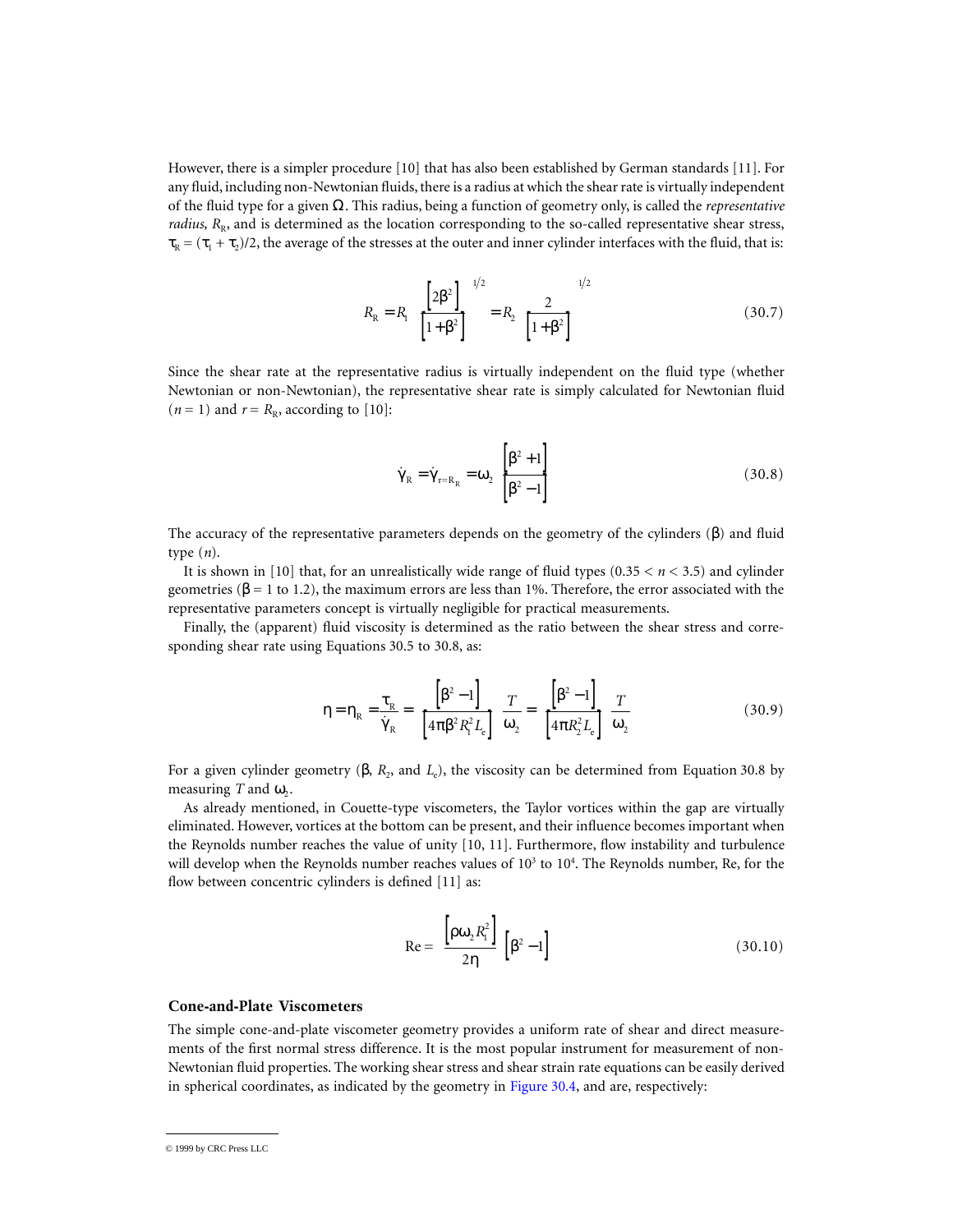<span id="page-9-0"></span>

**FIGURE 30.4** Cone-and-plate viscometer geometry.

$$
\tau_{\theta\phi} = \frac{3T}{\left[2\pi R^3\right]}
$$
\n(30.11)

and

$$
\dot{\gamma} = \frac{\Omega}{\theta_0} \tag{30.12}
$$

where *R* and  $\theta_0 < 0.1$  rad (≈6°) are the cone radius and angle, respectively. The viscosity is then easily calculated as:

$$
\eta = \frac{\tau_{\theta\phi}}{\dot{\gamma}} = \frac{\left[3T\theta_0\right]}{2\pi\Omega R^3}
$$
\n(30.13)

Inertia and secondary flow increase while shear heating decreases the measured torque  $(T_{\text{m}})$ . For more details, see [4, 5]. The torque correction is given as:

$$
\frac{T_m}{T} = 1 + 6 \cdot 10^{-4} \text{Re}^2 \tag{30.14}
$$

where

$$
\text{Re} = \frac{\left\{ \rho \left[ \Omega \Theta_0 R \right]^2 \right\}}{\eta} \tag{30.15}
$$

<sup>© 1999</sup> by CRC Press LLC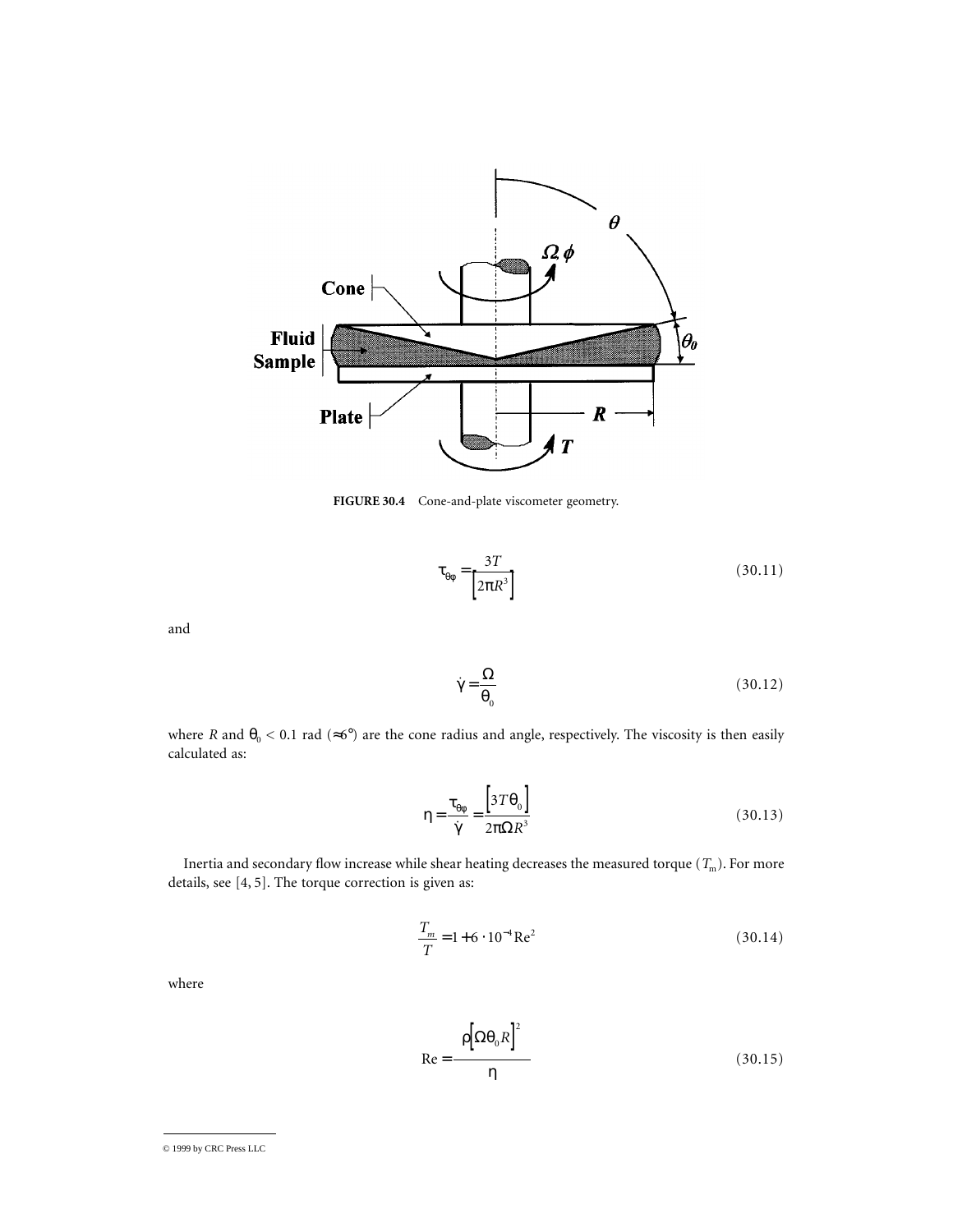

**FIGURE 30.5** Parallel disks viscometer geometry.

#### **Parallel Disks**

This geometry (Figure 30.5), which consists of a disk rotating in a cylindrical cavity, is similar to the cone-and-plate geometry, and many instruments permit the use of either one. However, the shear rate is no longer uniform, but depends on radial distance from the axis of rotation and on the gap *h*, that is:

$$
\dot{\gamma}(r) = \frac{r\Omega}{h} \tag{30.16}
$$

For Newtonian fluids, after integration over the disk area, the torque can be expressed as a function of viscosity, so that the latter can be determined as:

$$
\eta = \frac{2Th}{\left[\pi \Omega R^4\right]}
$$
\n(30.17)

#### **Capillary Viscometers**

The *capillary viscometer* is based on the fully developed laminar tube flow theory (*Hagen–Poiseuille flow*) and is shown in [Figure 30.6.](#page-11-0) The capillary tube length is many times larger than its small diameter, so that entrance flow is neglected or accounted for in more accurate measurement or for shorter tubes. The expression for the shear stress at the wall is:

$$
\tau_w = \left[\frac{\Delta P}{L}\right] \cdot \left[\frac{D}{4}\right] \tag{30.18}
$$

and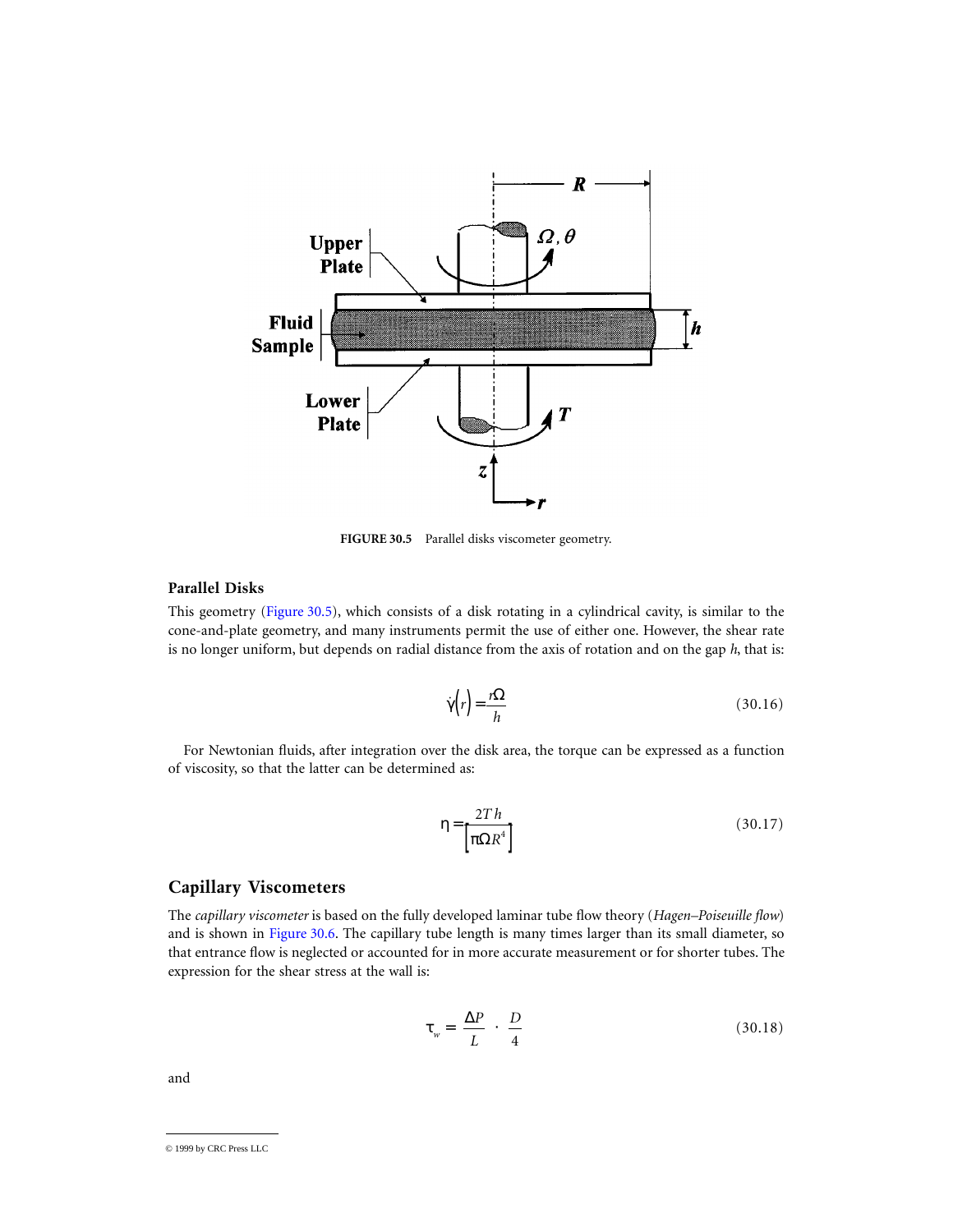<span id="page-11-0"></span>

FIGURE 30.6 Capillary viscometer geometry.

$$
\Delta P = (P_1 - P_2) + (z_1 - z_2) - \frac{[C\rho V^2]}{2}
$$
\n(30.19)

where,  $C \cong 1.1$ , *P*, *z*,  $V = 4Q/[ \pi D^2]$ , and *Q* are correction factor, pressure, elevation, the mean flow velocity, and the fluid volume-flow rate, respectively. The subscripts 1 and 2 refer to the inlet and outlet, respectively.

The expression for the shear rate at the wall is:

$$
\dot{\gamma} = \left\{ \frac{\begin{bmatrix} 3n+1 \end{bmatrix}}{4n} \right\} \circ \left\{ \frac{8V}{D} \right\} \tag{30.20}
$$

where  $n = d[\log \tau_w]/d[\log (8V/D)]$  is the slope of the measured  $\log(\tau_w) - \log (8V/D)$  curve. Then, the viscosity is simply calculated as:

$$
\eta = \frac{\tau_w}{\dot{\gamma}} = \left\{ \frac{4n}{[3n+1]} \right\} \circ \left\{ \frac{\Delta PD^2}{[32LV]} \right\} = \left\{ \frac{4n}{[3n+1]} \right\} \circ \left\{ \frac{\Delta PD^4 \pi}{[128QL]} \right\} \tag{30.21}
$$

<sup>© 1999</sup> by CRC Press LLC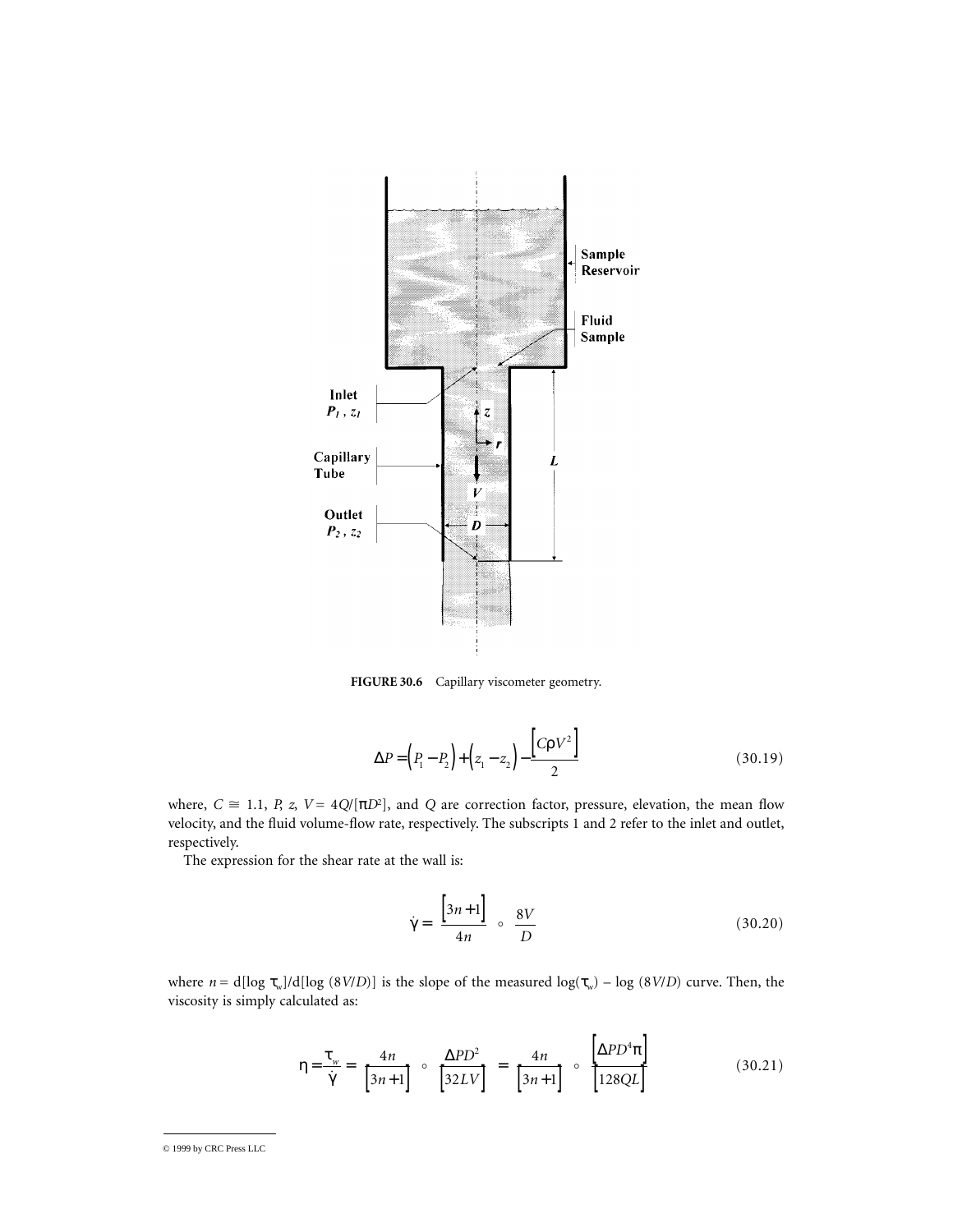Note that  $n = 1$  for a Newtonian fluid, so the first term,  $[4n/(3n + 1)]$  becomes unity and disappears from the above equations. The advantages of capillary over rotational viscometers are low cost, high accuracy (particularly with longer tubes), and the ability to achieve very high shear rates, even with highviscosity samples. The main disadvantages are high residence time and variation of shear across the flow, which can change the structure of complex test fluids, as well as shear heating with high-viscosity samples.

#### **Glass Capillary Viscometers**

*Glass capillary viscometers* are very simple and inexpensive. Their geometry resembles a U-tube with at least two reservoir bulbs connected to a capillary tube passage with inner diameter *D*. The fluid is drawn up into one bulb reservoir of known volume, *V*<sub>0</sub>, between etched marks. The efflux time, Δ*t*, is measured for that volume to flow through the capillary under gravity*.*

From Equation 30.21 and taking into account that  $V_0 = (\Delta t) V D^2 \pi/4$  and  $\Delta P = \rho g(z_1 - z_2)$ , the kinematic viscosity can be expressed as a function of the efflux time only, with the last term, *K*/∆*t*, added to account for error correction, where *K* is a constant [7]:

$$
\mathbf{v} = \frac{\eta}{\rho} = \left\{ \left[ \frac{4n}{(3n+1)} \right] \cdot \frac{\left[ \pi g \left( z_1 - z_2 \right) D^4 \right]}{128 L V_o} \right\} \left( \Delta t - K \Delta t \right) \tag{30.22}
$$

Note that for a given capillary viscometer and  $n \approx 1$ , the bracketed term is a constant. The last correction term is negligible for a large capillary tube ratio, *L*/*D,* where kinematic viscosity becomes linearly proportional to measured efflux time. Various kinds of commercial glass capillary viscometers, like Cannon-Fenske type or similar, can be purchased from scientific and/or supply stores. They are the modified original *Ostwald viscometer* design in order to minimize certain undesirable effects, to increase the viscosity range, or to meet specific requirements of the tested fluids, like opacity, etc. Glass capillary viscometers are often used for low-viscosity fluids.

#### **Orifice/Cup, Short Capillary: Saybolt Viscometer**

The principle of these viscometers is similar to glass capillary viscometers, except that the flow through a short capillary (*L*/*D* « 10) does not satisfy or even approximate the Hagen–Poiseuille, fully developed, pipe flow. The influences of entrance end-effect and changing hydrostatic heads are considerable. The efflux time reading, ∆*t*, represents relative viscosity for comparison purposes and is expressed as "viscometer seconds," like the Saybolt seconds, or Engler seconds or degrees. Although the conversion formula, similar to glass capillary viscometers, is used, the constants *k* and *K* in Equation 30.23 are purely empirical and dependent on fluid types.

$$
v = \frac{\eta}{\rho} = k\Delta t - \frac{K}{\Delta t}
$$
 (30.23)

where *k* = 0.00226, 0.0216, 0.073; and *K* = 1.95, 0.60, 0.0631; for Saybolt Universal (∆*t* < 100 s), Saybolt Furol (∆*t* > 40 s), and Engler viscometers, respectively [12, 13]. Due to their simplicity, reliability, and low cost, these viscometers are widely used for Newtonian fluids, like in oil and other industries, where the simple correlations between the relative properties and desired results are needed. However, these viscometers are not suitable for absolute viscosity measurement, nor for non-Newtonian fluids.

## **Falling Body Methods**

#### **Falling Sphere**

The falling sphere viscometer is one of the earliest and least involved methods to determine the absolute shear viscosity of a Newtonian fluid. In this method, a sphere is allowed to fall freely a measured distance

<sup>© 1999</sup> by CRC Press LLC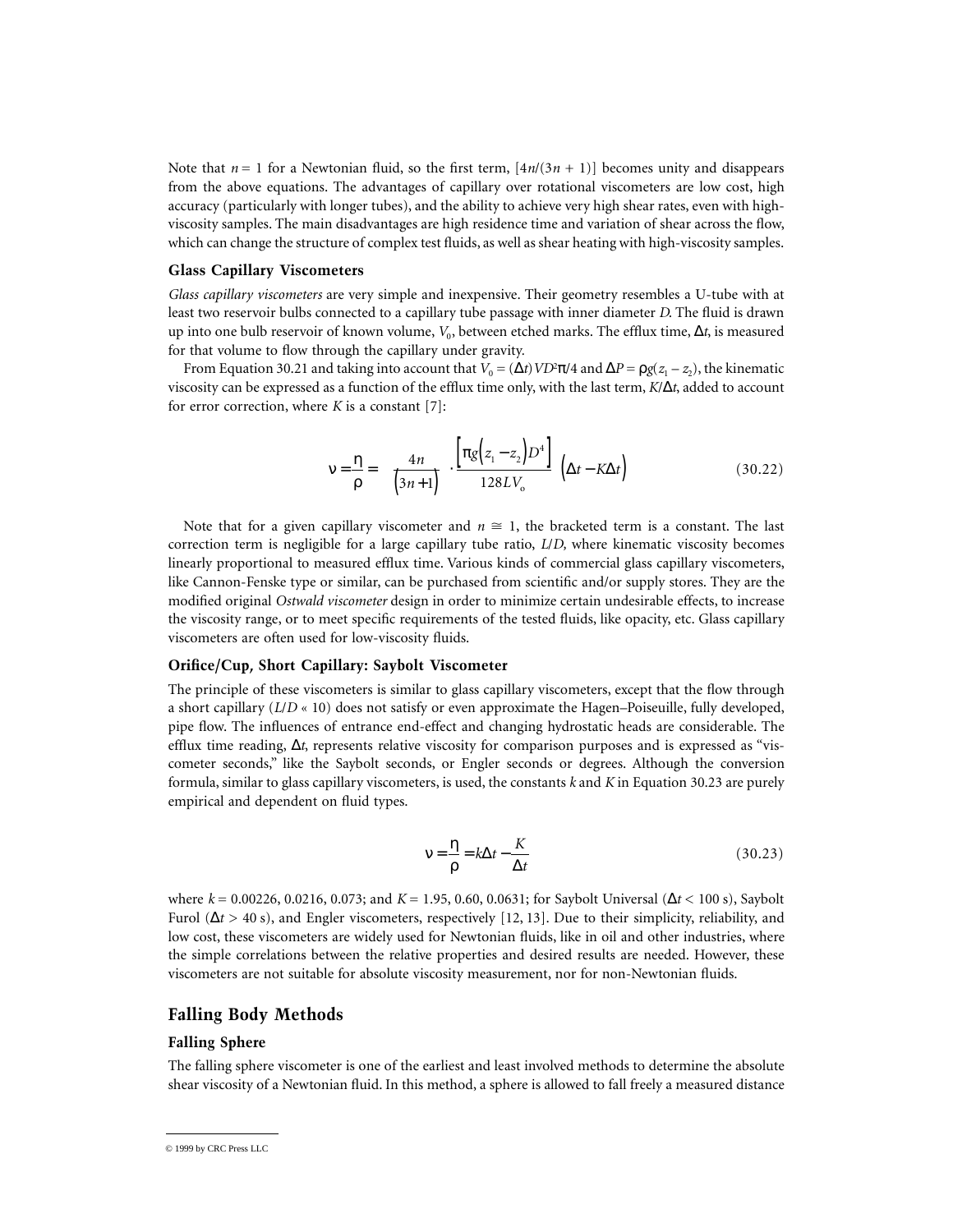through a viscous liquid medium and its velocity is determined. The viscous drag of the falling sphere results in the creation of a restraining force, *F*, described by Stokes' law:

$$
F = 6\pi \eta r_s U_t \tag{30.24}
$$

where  $r_{\rm s}$  is the radius of the sphere and  $U_{\rm t}$  is the *terminal velocity* of the falling body. If a sphere of density  $ρ$ , is falling through a fluid of density  $ρ_1$  in a container of infinite extent, then by balancing Equation 30.24 with the net force of gravity and buoyancy exerted on a solid sphere, the resulting equation of absolute viscosity is:

$$
\eta = 2g r_s^2 \frac{\left(\rho_2 - \rho_1\right)}{9U_t} \tag{30.25}
$$

Equation 30.25 shows the relation between the viscosity of a fluid and the terminal velocity of a sphere falling within it. Having a finite container volume necessitates the modification of Equation 30.25 to correct for effects on the velocity of the sphere due to its interaction with container walls (*W*) and ends (*E*). Considering a cylindrical container of radius *r* and height *H*, the corrected form of Equation 30.25 can be written as:

$$
\eta = 2gr_s^2 \frac{\left(\rho_2 - \rho_1\right)W}{\left(9U_t E\right)}\tag{30.26}
$$

where

$$
W = 1 - 2.104 \left(\frac{r_s}{r}\right) + 2.09 \left(\frac{r_s}{r}\right)^3 - 0.95 \left(\frac{r_s}{r}\right)^5 \tag{30.27}
$$

$$
E = 1 + 3.3 \left(\frac{r_s}{H}\right) \tag{30.28}
$$

The wall correction was empirically derived [15] and is valid for  $0.16 \le r_s/r \le 0.32$ . Beyond this range, the effects of container walls significantly impair the terminal velocity of the sphere, thus giving rise to a false high viscosity value.

[Figure 30.7 is](#page-14-0) a schematic diagram of the falling sphere method and demonstrates the attraction of this method — its simplicity of design. The simplest and most cost-effective approach in applying this method to transparent liquids would be to use a sufficiently large graduated cylinder filled with the liquid. With a distance marked on the cylinder near the axial and radial center (the region least influenced by the container walls and ends), a sphere (such as a ball bearing or a material that is nonreactive with the liquid) with a known density and sized to within the bounds of the container correction, free falls the length of the cylinder. As the sphere passes through the marked region of length *d* at its terminal velocity, a measure of the time taken to traverse this distance allows the velocity of the sphere to be calculated. Having measured all the parameters of Equation 30.26, the shear viscosity of the liquid can be determined.

This method is useful for liquids with viscosities between  $10^{-3}$  Pa·s and  $10^{5}$  Pa·s. Due to the simplicity of design, the falling sphere method is particularly well suited to high pressure–high temperature viscosity studies.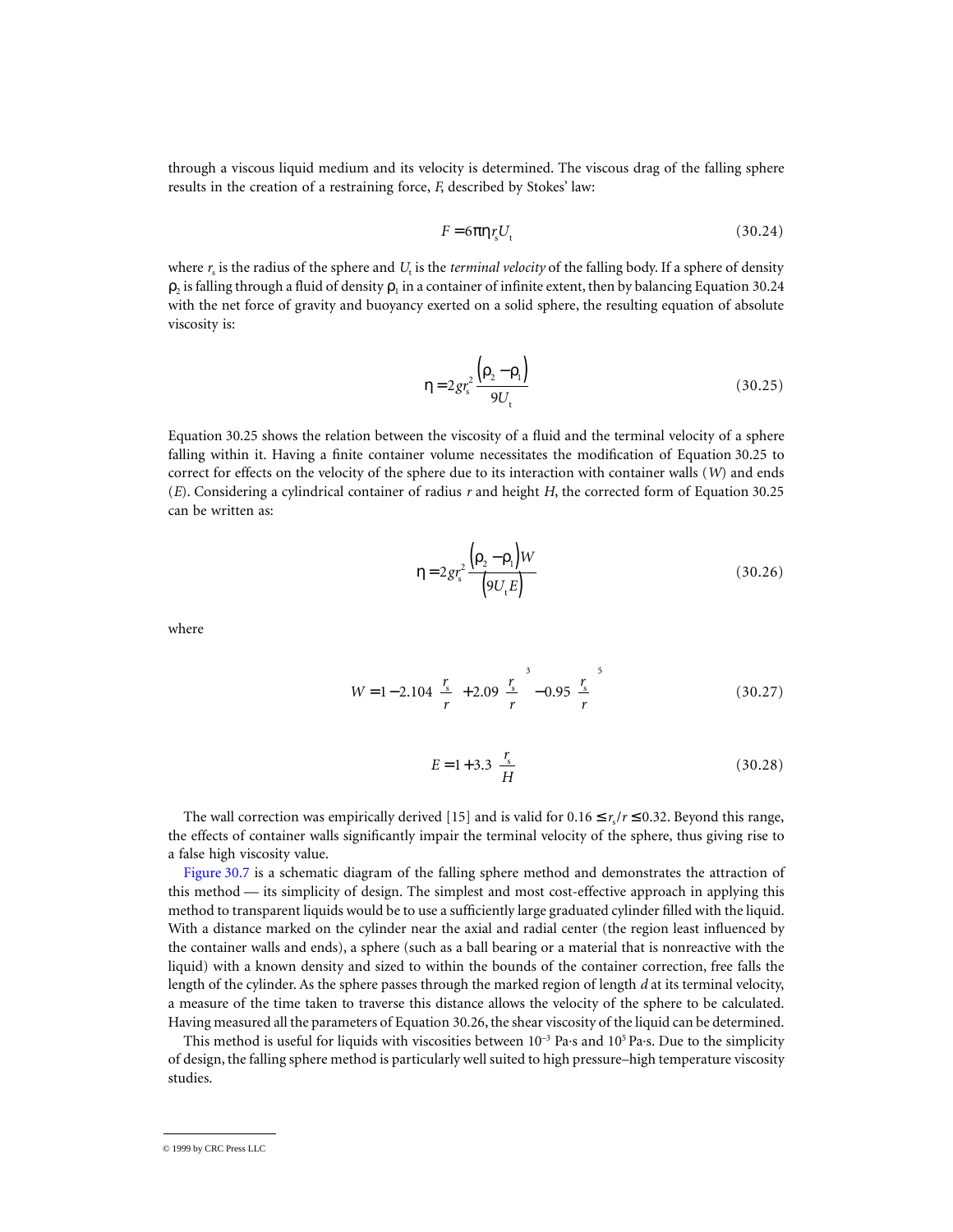<span id="page-14-0"></span>

**FIGURE 30.7** Schematic diagram of the falling sphere viscometer. Visual observations of the time taken for the sphere to traverse the distance *d*, is used to determine a velocity of the sphere. The calculated velocity is then used in Equation 30.24 to determine a shear viscosity.

## **Falling Cylinder**

The *falling cylinder method* is similar in concept to the falling sphere method except that a flat-ended, solid circular cylinder freely falls vertically in the direction of its longitudinal axis through a liquid sample within a cylindrical container. A schematic diagram of the configuration is shown in [Figure 30.8.](#page-15-0) Taking an infinitely long cylinder of density  $\rho$ , and radius  $r_c$  falling through a Newtonian fluid of density  $\rho_1$  with infinite extent, the resulting shear viscosity of the fluid is given as:

$$
\eta = gr_c^2 \frac{\left(\rho_2 - \rho_1\right)}{2U_t} \tag{30.29}
$$

Just as with the falling sphere, a finite container volume necessitates modifying Equation 30.29 to account for the effects of container walls and ends. A correction for container wall effects can be analytically deduced by balancing the buoyancy and gravitational forces on the cylinder, of length *L*, with the shear force on the sides and the compressional force on the cylinder's leading end and the tensile force on the cylinder's trailing end. The resulting correction term, or geometrical factor,  $G(k)$  (where  $k = r_c / r$ ), depends on the cylinder radius and the container radius, *r*, and is given by:

$$
G(k) = \frac{\left[k^2\left(1 - \ln k\right) - \left(1 + \ln k\right)\right]}{\left(1 + k^2\right)}
$$
(30.30)

<sup>© 1999</sup> by CRC Press LLC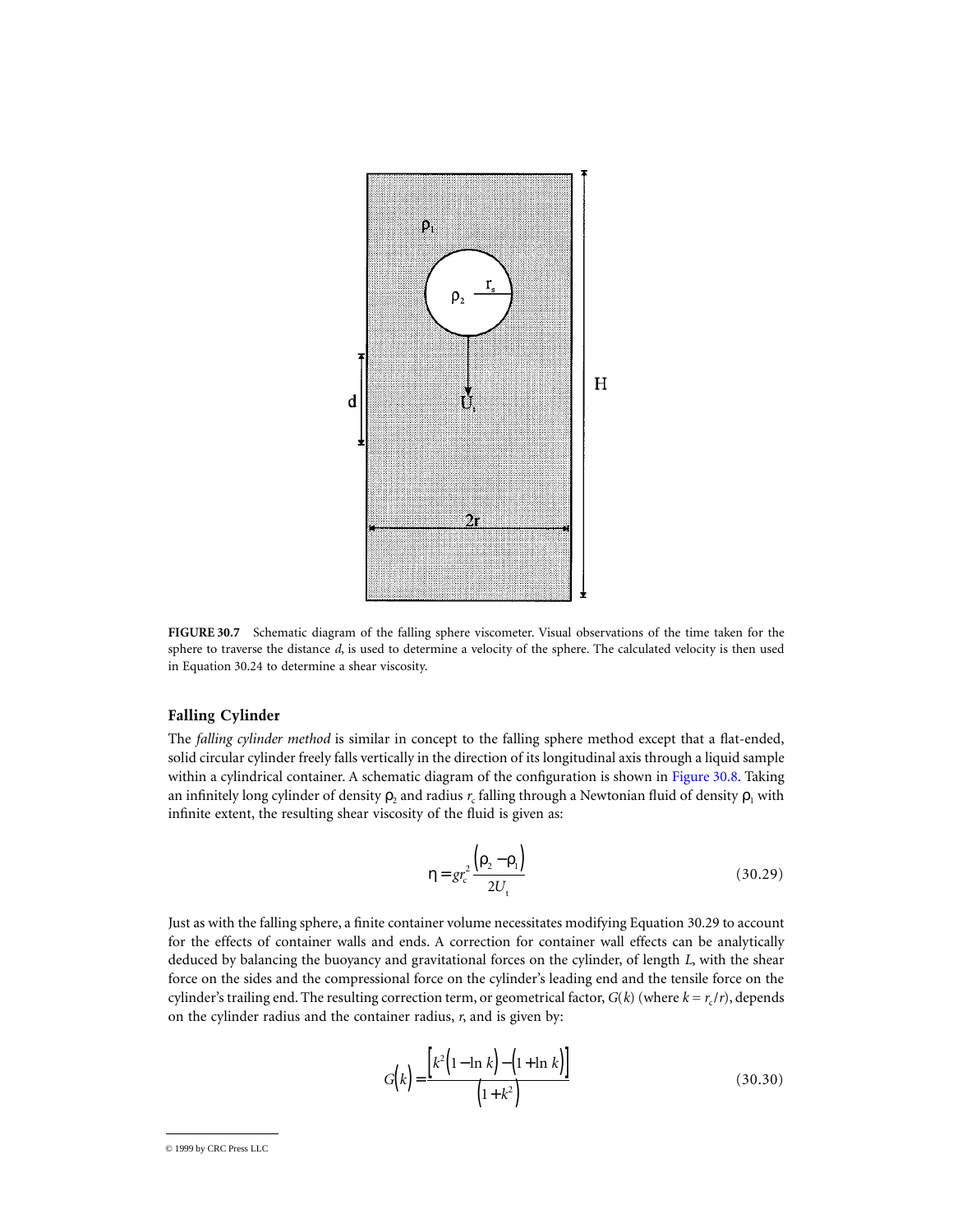<span id="page-15-0"></span>

**FIGURE 30.8** Schematic diagram of the falling cylinder viscometer. Using the same principle as the falling sphere, the velocity of the cylinder is obtained, which is needed to determine the shear viscosity of the fluid.

Unlike the fluid flow around a falling sphere, the fluid motion around a falling flat-ended cylinder is very complex. The effects of container ends are minimized by creating a small gap between the cylinder and the container wall. If a long cylinder (here, a cylinder is considered long if  $\psi \ge 10$ , where  $\psi = L/r$ ) with a radius nearly as large as the radius of the container is used, then the effects of the walls would dominate, thereby reducing the end effects to a second-order effect. A major drawback with this approach is, however, if the cylinder and container are not concentric, the resulting inhomogeneous wall shear force would cause the downward motion of the cylinder to become eccentric. The potential for misalignment motivated the recently obtained analytical solution to the fluid flow about the cylinder ends [16]. An analytical expression for the end correction factor (ECF) was then deduced [17] and is given as:

$$
\frac{1}{\text{ECF}} = 1 + \left(\frac{8k}{\pi C_{\text{w}}} \right) \left(\frac{G(k)}{\Psi} \right) \tag{30.31}
$$

where *C*w = 1.003852 – 1.961019*k* + 0.9570952*k*<sup>2</sup> . *C*w was derived semi-empirically [17] as a disk wall correction factor. This is based on the idea that the drag force on the ends of the cylinder can be described by the drag force on a disk. Equation 30.31 is valid for  $\psi \leq 30$  and agrees with the empirically derived correction [16] to within 0.6%.

With wall and end effects taken into consideration, the working formula to determine the shear viscosity of a Newtonian fluid from a falling cylinder viscometer is:

$$
\eta = \frac{\left[gr_c^2(\rho_2 - \rho_1) G(k)\right]}{\left(\frac{2U_t}{\text{ECF}}\right)}
$$
(30.32)

<sup>© 1999</sup> by CRC Press LLC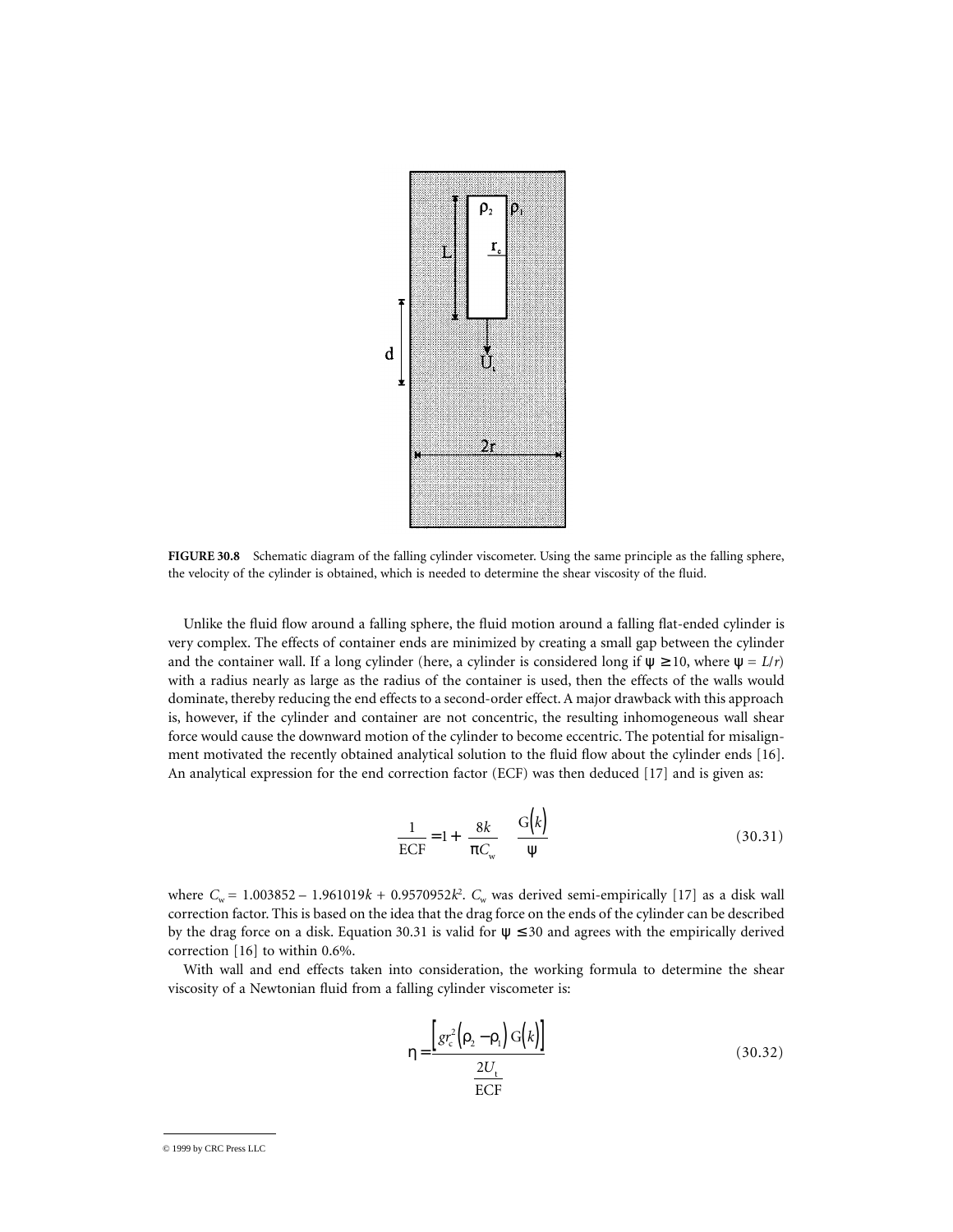

**FIGURE 30.9** Diagram of one type of apparatus used to determine the viscosity of opaque liquids *in situ*. The electrical signal from the passage of the falling sphere indicates the time to traverse a known distance (d) between the two sensors.

In the past, this method was primarily used as a method to determine relative viscosities between transparent fluids. It has only been since the introduction of the ECF [16, 17] that this method could be rigorously used as an absolute viscosity method. With a properly designed container and cylinder, this method is now able to provide accurate absolute viscosities from  $10^{-3}$  Pa·s to  $10^{7}$  Pa·s.

#### **Falling Methods in Opaque Liquids**

The falling body methods described above have been extensively applied to transparent liquids where optical (often visual) observation of the falling body is possible. For *opaque liquids*, however, falling body methods require the use of some sensing technique to determine, often *in situ*, the position of the falling body with respect to time. Techniques have varied but they all have in common the ability to detect the body as it moves past the sensor. A recent study at high pressure [18] demonstrated that the contrast in electric conductivity between a sphere and opaque liquid could be exploited to dynamically sense the moving sphere if suitably placed electrodes penetrated the container walls as shown in the schematic diagram in Figure 30.9. References to other similar *in situ* techniques are given in [18].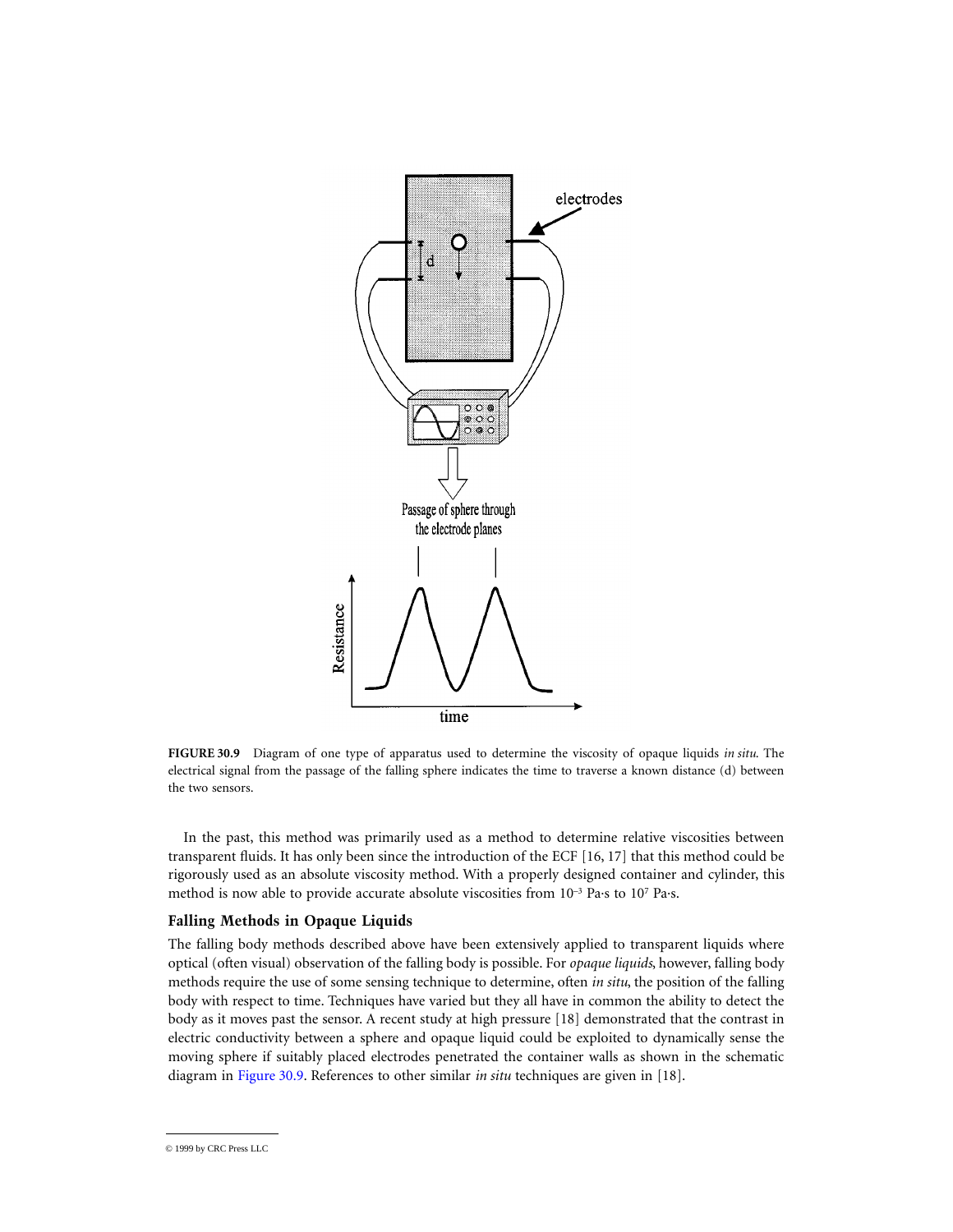#### **Rising Bubble/Droplet**

For many industrial processes, the rising bubble viscometer has been used as a method of comparing the relative viscosities of transparent liquids (such as varnish, lacquer, and beer) for decades. Although its use was widespread, the actual behavior of the bubble in a viscous liquid was not well understood until long after the method was introduced [19]. The rising bubble method has been thought of as a derivative of the falling sphere method; however, there are primary differences between the two. The major physical differences are (1) the density of the bubble is less that of the surrounding liquid, and (2) the bubble itself has some unique viscosity. Each of these differences can, and do, lead to significant and extremely complex rheological problems that have yet to be fully explained. If a bubble of gas or droplet of liquid with a radius,  $r_b$ , and density,  $\rho'$ , is freely rising in some enclosing viscous liquid of density ρ, then the shear viscosity of the enclosing liquid is determined by:

$$
\eta = \left(\frac{1}{\varepsilon}\right) \frac{\left[2gr_b^2\left(\rho - \rho'\right)\right]}{9U_t} \tag{30.33}
$$

where

$$
\varepsilon = \frac{\left(2\eta + 3\eta'\right)}{3\left(\eta + \eta'\right)}\tag{30.34}
$$

where η′ is the viscosity of the bubble. It must be noted that when the value of η′ is large (solid spheres),  $\varepsilon$  = 1, which reduces Equation 30.33 to Equation 30.25. For small values of  $\eta'$  (gas bubbles),  $\varepsilon$  becomes 2/3, and the viscosity calculated by Equation 30.33 is 1.5 times greater than the viscosity calculated by Equation 30.25. It is apparent from Equation 30.33 and 30.25 that if the density of the bubble is less than the density of the enclosing liquid, and the terminal velocity of the sphere is negative, which indicates upward motion since the downward direction is positive.

During the rise, great care must be taken to avoid contamination of the bubble and its surface with impurities in the surrounding liquid. Impurities can diffuse through the surface of the bubble and combine with the fluid inside. Because the bubble has a low viscosity, the upward motion in a viscous medium induces a drag on the bubble that is responsible for generating a circulatory motion within it. This motion can efficiently distribute impurities throughout the whole of the bubble, thereby changing its viscosity and density. Impurities left on the surface of the bubble can form a "skin" that can significantly affect the rise of the bubble, as the skin layer has its own density and viscosity that are not included in Equation 30.33. These surface impurities also make a significant contribution to the inhomogeneous distribution of interfacial tension forces. A balance of these forces is crucial for the formation of a spherical bubble. The simplest method to minimize the above effects is to employ minute bubbles by introducing a specific volume of fluid (gas or liquid), with a syringe or other similar device, at the lower end of the cylindrical container. Very small bubbles behave like solid spheres, which makes interfacial tension forces and internal fluid motion negligible.

In all rising bubble viscometers, the bubble is assumed to be spherical. Experimental studies of the shapes of freely rising gas bubbles in a container of finite extent [20] have shown that (to 1% accuracy) a bubble will form and retain a spherical shape if the ratio of the radius of the bubble to the radius of the confining cylindrical container is less than 0.2. These studies have also demonstrated that the effect of the wall on the terminal velocity of a rising spherical bubble is to cause a large decrease (up to 39%) in the observed velocity compared to the velocity measured within an unbounded medium. This implies that the walls of the container influence the velocity of the rising bubble sooner than its geometry. In this method, end effects are known to be large. However, a rigorous, analytically or empirically derived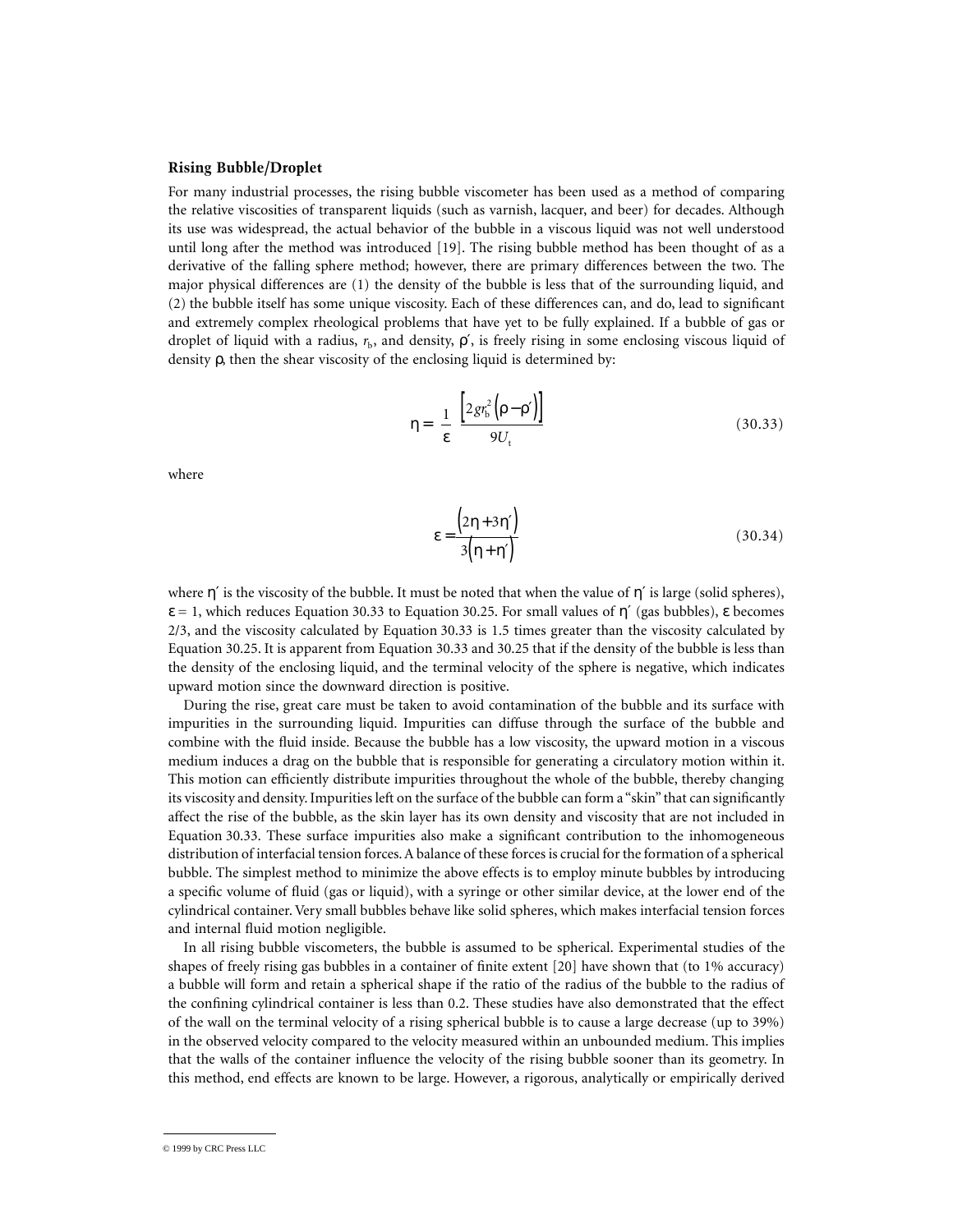

**FIGURE 30.10** Schematic diagram of the oscillating cup viscometer. Measurement of the logarithmic damping of the amplitude and period of vessel oscillation are used to determine the absolute shear viscosity of the liquid.

correction factor has not yet appeared. To circumvent this, the ratio of container length to sphere diameter must be in the range of 10 to 100. As in other Stokian methods, this allows the bubble's velocity to be measured at locations that experience negligible end effects.

Considering all of the above complications, the use of minute bubbles is the best approach to ensure a viscosity measurement that is least affected by the liquid to be investigated and the container geometry.

## **Oscillating Method**

If a liquid is contained within a vessel suspended by some torsional system that is set in oscillation about its vertical axis, then the motion of the vessel will experience a gradual damping. In an ideal situation, the damping of the motion of the vessel arises purely as a result of the *viscous coupling* of the liquid to the vessel and the viscous coupling between layers in the liquid. In any practical situation, there are also frictional losses within the system that aid in the damping effect and must be accounted for in the final analysis. From observations of the amplitudes and time periods of the resulting oscillations, a viscosity of the liquid can be calculated.A schematic diagram of the basic set-up of the method is shown in Figure 30.10. Following initial oscillatory excitation, a light source (such as a low-intensity laser) can be used to measure the amplitudes and periods of the resulting oscillations by reflection off the mirror attached to the suspension rod to give an accurate measure of the logarithmic decrement of the oscillations (δ) and the periods (*T*).

Various working formulae have been derived that associate the oscillatory motion of a vessel of radius *r* to the absolute viscosity of the liquid. The most reliable formula is the following equation for a cylindrical vessel [21]:

$$
\eta = \left[ \frac{I \delta}{\left( \pi r^3 H Z \right)} \right]^2 \left[ \frac{1}{\pi \rho T} \right]
$$
(30.35)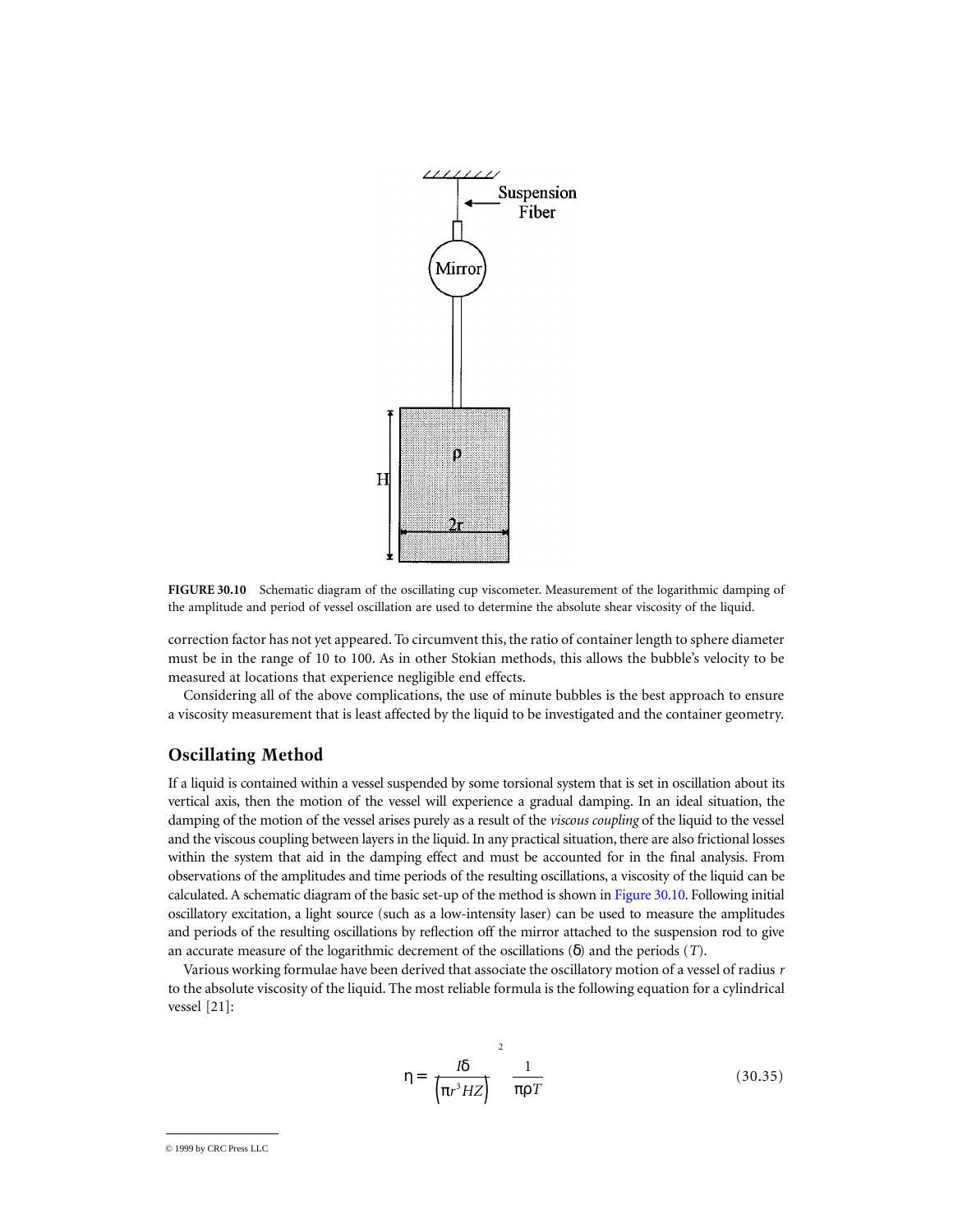where

$$
Z = \left(\frac{1+r}{4H}\right) a_0 - \frac{\left(\frac{3}{2} + \frac{4r}{\pi H}\right) 1}{p} + \frac{\left(\frac{3}{8} + \frac{9r}{4H}\right) a_2}{2p^2}
$$
(30.36)

$$
p = \left(\frac{\pi \rho}{\eta T}\right)^{1/2} r \tag{30.37}
$$

$$
a_0 = 1 - \left(\frac{\delta}{4\pi}\right) - \left(\frac{3\delta^2}{32\pi^2}\right) \tag{30.38}
$$

$$
a_2 = 1 + \left(\frac{\delta}{4\pi}\right) + \left(\frac{\delta^2}{32\pi^2}\right) \tag{30.39}
$$

*I* is the mass moment of inertia of the suspended system and  $\rho$  is the density of the liquid.

A more practical expression of Equation 30.35 is obtained by introducing a number of simplifications. First, it is a reasonable assumption to consider  $\delta$  to be small (on the order of  $10^{-2}$  to  $10^{-3}$ ). This reduces  $a_0$  and  $a_2$  to values of 1 and  $-1$ , respectively. Second, the effects of friction from the suspension system and the surrounding atmosphere can be experimentally determined and contained within a single variable,  $\delta_0$ . This must then be subtracted from the measured δ. A common method of obtaining  $\delta_0$  is to observe the logarithmic decrement of the system with an empty sample vessel and subtract that value from the measured value of δ. With these modifications, Equation 30.35 becomes:

$$
\frac{\left(\delta - \delta_0\right)}{\rho} = \left[ A \left(\frac{\eta}{\rho}\right)^{1/2} - B \left(\frac{\eta}{\rho}\right) + C \left(\frac{\eta}{\rho}\right)^{3/2} \right] \tag{30.40}
$$

where

$$
A = \left(\frac{\pi^{3/2}}{I}\right) \left[1 + \left(\frac{r}{4H}\right)Hr^3T^{1/2}\right] \tag{30.41}
$$

$$
B = \left(\frac{\pi}{I}\right) \left[\left(\frac{3}{2}\right) + \frac{4r}{\pi H}\right] H r^2 T \tag{30.42}
$$

$$
C = \left(\frac{\pi^{1/2}}{2I}\right) \left[ \left(\frac{3}{8}\right) + \frac{9r}{4H} \right] H r T^{3/2}
$$
\n(30.43)

It has been noted [22] that the analytical form of Equation 30.40 needs an empirically derived, instrument-constant correction factor (ζ) in order to agree with experimentally measured values of η. The discrepancy between the analytical form and the measured value arises as a result of the above assumptions. However, these assumptions are required as there are great difficulties involved in solving

<sup>© 1999</sup> by CRC Press LLC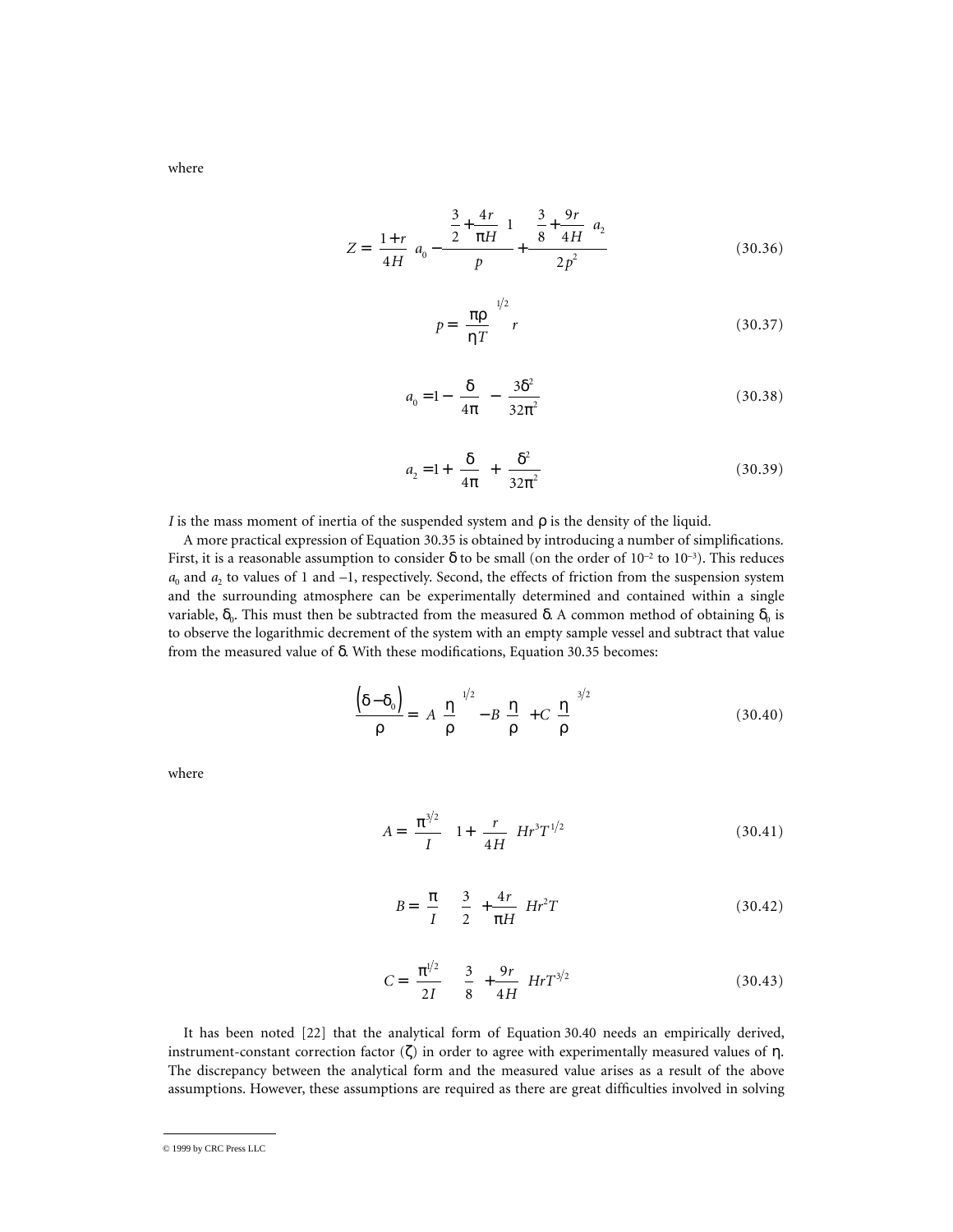the differential equations of motion of this system. The correction factor is dependent on the materials, dimensions, and densities of each individual system, but generally lies between the values of 1.0 and 1.08. The correction factor is obtained by comparing viscosity values of calibration materials determined by an individual system (with Equation 30.35) and viscosity values obtained by another reliable method such as the capillary method.

With the above considerations taken into account, the final working Roscoe's formula for the absolute shear viscosity is:

$$
\frac{(\delta - \delta_0)}{\rho} = \zeta \left[ A \left( \frac{\eta}{\rho} \right)^{1/2} - B \left( \frac{\eta}{\rho} \right) + C \left( \frac{\eta}{\rho} \right)^{3/2} \right]
$$
(30.44)

The *oscillating cup method* has been used, and is best suited for use with low values of viscosity within the range of  $10^{-5}$  Pa s to  $10^{-2}$  Pa·s. Its simple closed design and use at high temperatures has made this method very popular when dealing with liquid metals.

## **Ultrasonic Methods**

Viscosity plays an important role in the absorption of energy of an *acoustic wave* traveling through a liquid. By using ultrasonic waves  $(10^4 \text{ Hz} < f < 10^8 \text{ Hz})$ , the elastic, viscoelastic, and viscous response of a liquid can be measured down to times as short as 10 ns. When the viscosity of the fluid is low, the resulting time scale for structural relaxation is shorter than the ultrasonic wave period and the fluid is probed in the relaxed state. High-viscosity fluids subjected to ultrasonic wave trains respond as a stiff fluid because structural equilibration due to the acoustic perturbation does not go to completion before the next wave cycle. Consequently, the fluid is said to be in an unrelaxed state that is characterized by dispersion (frequency-dependent wave velocity) and elastic moduli that reflect a much stiffer liquid. The frequency dependence of the viscosity relative to some reference viscosity ( $\eta_0$ ) at low frequency,  $\eta/\eta_0$ and of the absorption per wavelength,  $\alpha\lambda$ , where  $\alpha$  is the absorption coefficient of the liquid and  $\lambda$  is the wavelength of the compressional wave, for a liquid with a single relaxation time, *t*, is shown in Figure 30.11. The maximum absorption per wavelength occurs at the *relaxation frequency* when  $\omega \tau = 1$ 



**FIGURE 30.11** Effects of liquid relaxation (relaxation frequency corresponds to  $\omega \tau = 1$  where  $\omega = 2\pi f$ ) on relative viscosity (upper) and absorption per wavelength (lower) in the relaxed elastic ( $\omega \tau$  < 1) and unrelaxed viscoelastic  $(\omega \tau > 1)$  regimes.

© 1999 by CRC Press LLC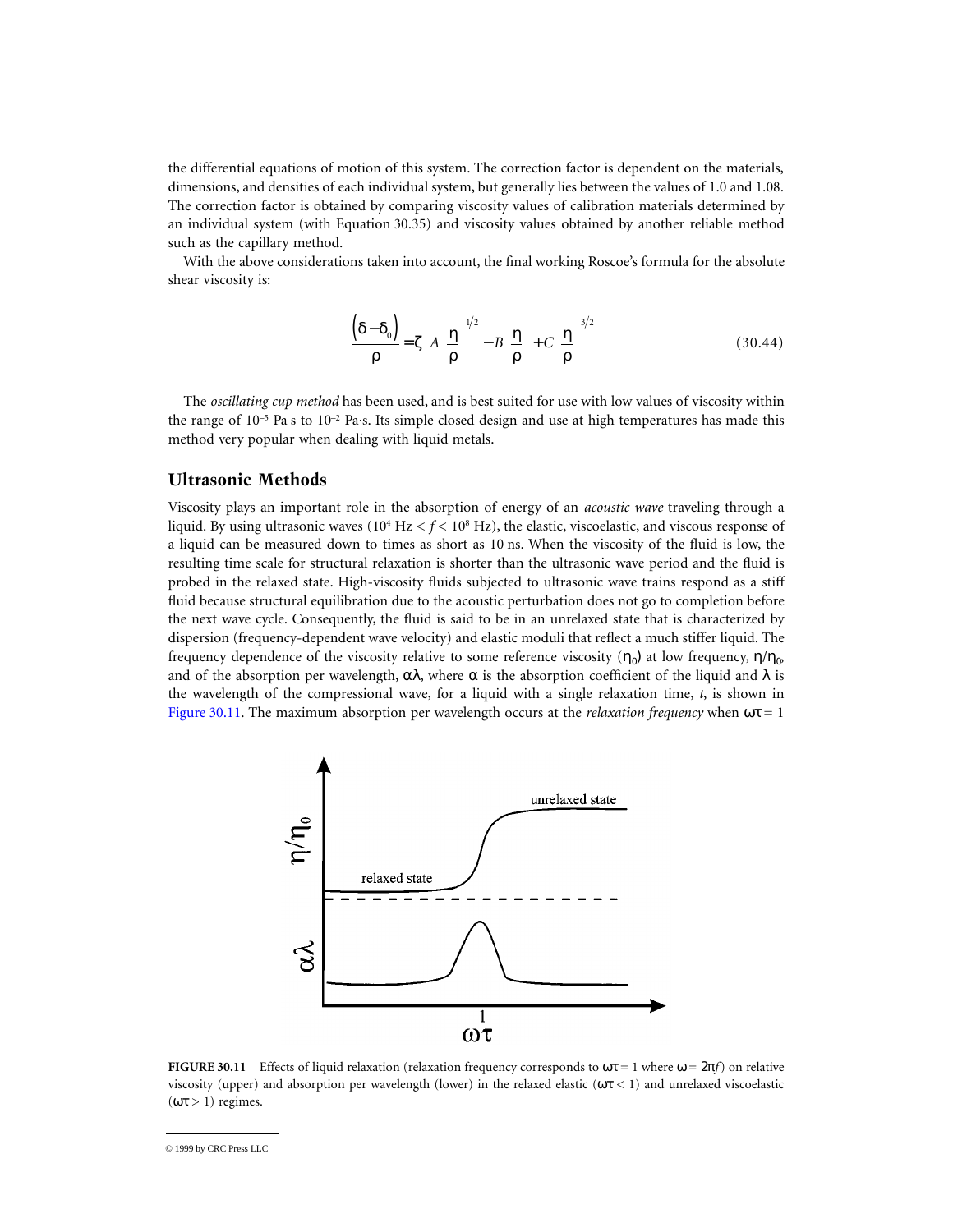

**FIGURE 30.12** Schematic diagram of apparatus for liquid shear and volume viscosity determination by ultrasonic wave attenuation measurement showing the recieved signal amplitude through the exit buffer rod (BR-2) using (*a*) a fixed buffer rod (BR-2) using (*a*) a fixed buffer rod configuration, and (*b*) an interferometric technique with moveable buffer rod.

and is accompanied by a step in  $\eta/\eta_0$ , as well as in other properties such as velocity and compressibility. Depending on the application of the measured properties, it is important to determine if the liquid is in a relaxed or unrelaxed state.

A schematic diagram of a typical apparatus for measuring viscosity by the ultrasonic method is shown in Figure 30.12. Mechanical vibrations in a *piezoelectric* transducer travel down one of the buffer rods (BR-1 in Figure 30.12) and into the liquid sample and are received by a similar transducer mounted on the other buffer rod, BR-2. In the fixed buffer rod configuration, once steady-state conditions have been reached, the applied signal is turned off quickly. The decay rate of the received and amplified signal, displayed on an oscilloscope on an amplitude vs. time plot as shown in Figure 30.12(*a*), gives a measure of α. The received amplitude decays as:

 $\lambda$ 

$$
A = A_0 e^{-(b + \alpha c)t'} \tag{30.45}
$$

where *A* is the received decaying amplitude,  $A_0$  is the input amplitude, *b* is an apparatus constant that depends on other losses in the system such as due to the transducer, container, etc. that can be evaluated by measuring the attenuation in a standard liquid, *c* is the compressional wave velocity of the liquid, and *t*′ is time.At low frequencies, the absorption coefficient is expressed in terms of volume and shear viscosity as:

$$
\left(\eta_{\rm v} + \frac{4\eta}{3}\right) = \frac{\alpha \rho c^3}{2\pi^2 f^2} \tag{30.46}
$$

<sup>© 1999</sup> by CRC Press LLC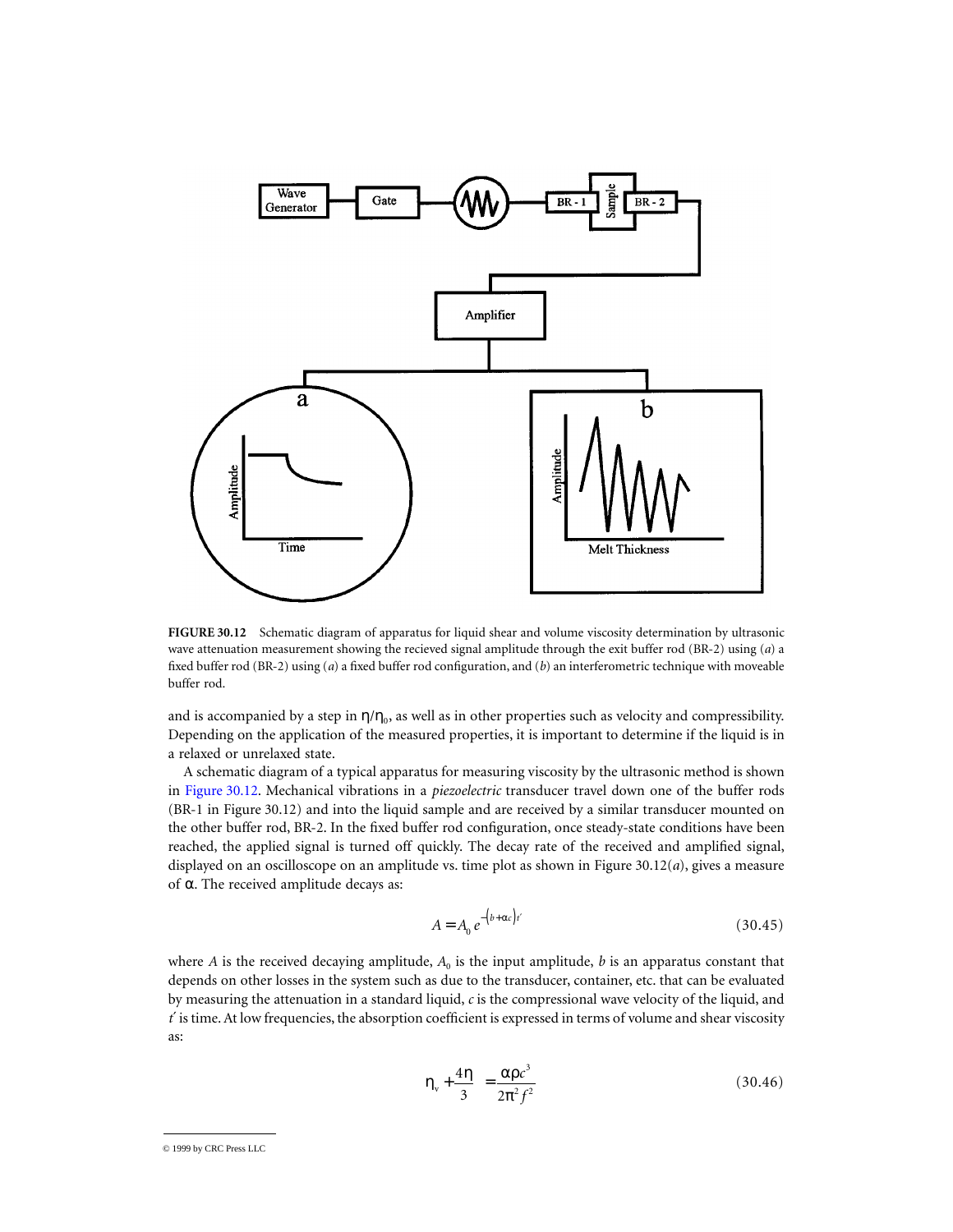One of the earliest ultrasonic methods of measuring attenuation in liquids is based on *acoustic interferometry* [23]. Apart from the instrumentation needed to move and determine the position of one of the buffer rods accurately, the experimental apparatus is essentially the same as for the fixed buffer rod configuration [24]. The measurement, however, depends on the continuous acoustic wave interference of transmitted and reflected waves within the sample melt as one of the buffer rods is moved away from the other rod. The attenuation is characterized by the decay of the maxima amplitude as a function of melt thickness as shown on the interferogram in Figure 30.12(*b*). Determining  $\alpha$  from the observed amplitude decrement involves numerical solution to a system of equations characterizing complex wave propagation [25]. The ideal conditions represented in the theory do not account for such things as wave front curvature, buffer rod end nonparallelism, surface roughness, and misalignment. These problems can be addressed in the amplitude fitting stage but they can be difficult to overcome. The interested reader is referred to [25] for further details.

Ultrasonic methods have not been and are not likely to become the mainstay of fluid viscosity determination simply because they are more technically complicated than conventional viscometry techniques. And although ultrasonic viscometry supplies additional related elastic property data, its niche in viscometry is its capability of providing volume viscosity data. Since there is no other viscometer to measure  $\eta_{\nu}$  ultrasonic absorption measurements play a unique role in the study of volume viscosity.

## **References**

- 1. T. A. Litovitz and C. M. Davis, Structural and shear relaxation in liquids, in W. P. Mason (ed.), *Physical Acoustics: Principles and Methods, Vol. II. Part A, Properties of Gases, Liquids and Solutions*, New York: Academic Press, 1965, 281-349.
- 2. Y. Bottinga and P. Richet, Silicate melts: The "anomalous" pressure dependence of the viscosity, *Geochim. Cosmochim. Acta*, 59, 2725-2731, 1995.
- 3. J. Ferguson and Z. Kemblowski, *Applied Fluid Rheology*, New York: Elsevier, 1991.
- 4. R. W. Whorlow, *Rheological Techniques,* 2nd ed., New York: Ellis Horwood, 1992.
- 5. K. Walters, *Rheometry,* London: Chapman and Hall, 1975.
- 6. J. M. Dealy, *Rheometers for Molten Plastics,* New York: Van Nostrand Reinhold, 1982.
- 7. J. R. Van Wazer, J. W. Lyons, K. Y. Kim, and R. E. Colwell, *Viscosity and Flow Measurement,* New York: Interscience, 1963.
- 8. C. W. Macosko, *Rheology: Principles, Measurements, and Applications,* New York: VCH, 1994.
- 9. W. A. Wakeham, A. Nagashima, and J. V. Sengers (eds.), *Measurement of the Transport Properties of Fluids,* Oxford, UK: Blackwell Scientific, 1991.
- 10. J. A. Himenez and M. Kostic, A novel computerized viscometer/rheometer, *Rev. Sci. Instrum.,* 65(1), 229-241, 1994.
- 11. DIN 53018 (Part 1 and 2), 53019, German National Standards.
- 12. Marks' *Standard Handbooks for Mechanical Engineers,* New York: McGraw-Hill, 1978.
- 13. ASTM D445-71 standard.
- 14. W. D. Kingery, *Viscosity in Property Measurements at High Temperatures*, New York: John Wiley & Sons, 1959.
- 15. H. Faxen, Die Bewegung einer Starren Kugel Langs der Achsee eines mit Zaher Flussigkeit Gefullten Rohres: Arkiv for Matematik, *Astronomi och Fysik,* 27(17), 1-28, 1923.
- 16. F. Gui and T. F. Irvine Jr., Theoretical and experimental study of the falling cylinder viscometer, *Int. J. Heat and Mass Transfer*, 37(1), 41-50, 1994.
- 17. N. A. Park and T. F. Irvine Jr., Falling cylinder viscometer end correction factor, *Rev. Sci. Instrum.*, 66(7), 3982-3984, 1995.
- 18. G. E. LeBlanc and R. A. Secco, High pressure stokes' viscometry: a new *in-situ* technique for sphere velocity determination, *Rev. Sci. Instrum.*, 66(10), 5015-5018, 1995.
- 19. R. Clift, J. R. Grace, and M. E. Weber, *Bubbles, Drops, and Particles*, San Diego: Academic Press, 1978.